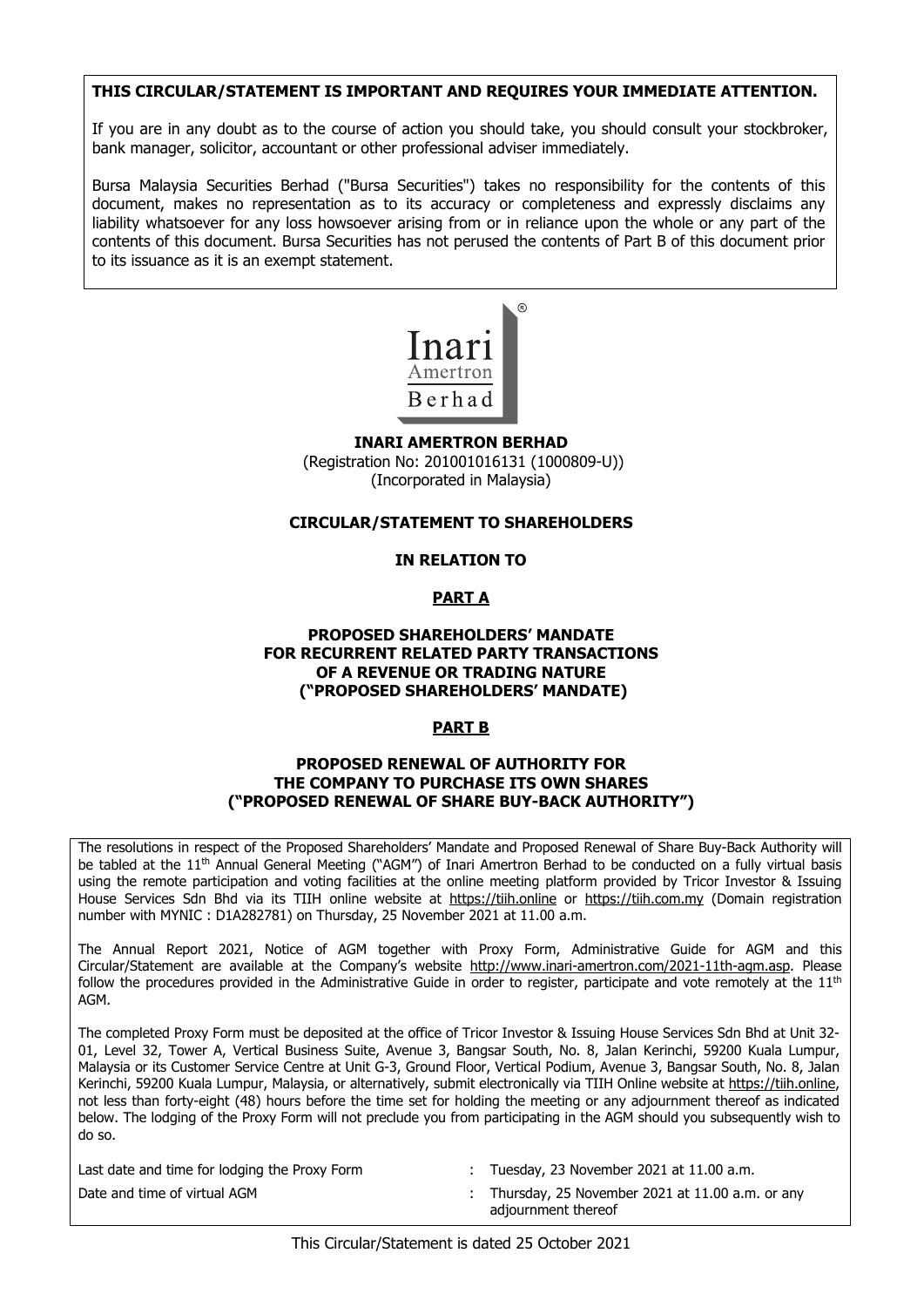# **CONTENTS**

# **PART A**

# PROPOSED SHAREHOLDERS' MANDATE

# **PAGE**

# **PART B**

# PROPOSED RENEWAL OF SHARE BUY-BACK AUTHORITY

| 3. |                                 |  |
|----|---------------------------------|--|
| 4. |                                 |  |
| 5. | PURCHASES OF SHARES AND RESALE, |  |
| 6. |                                 |  |
|    |                                 |  |
| 8. |                                 |  |
| 9. |                                 |  |
|    |                                 |  |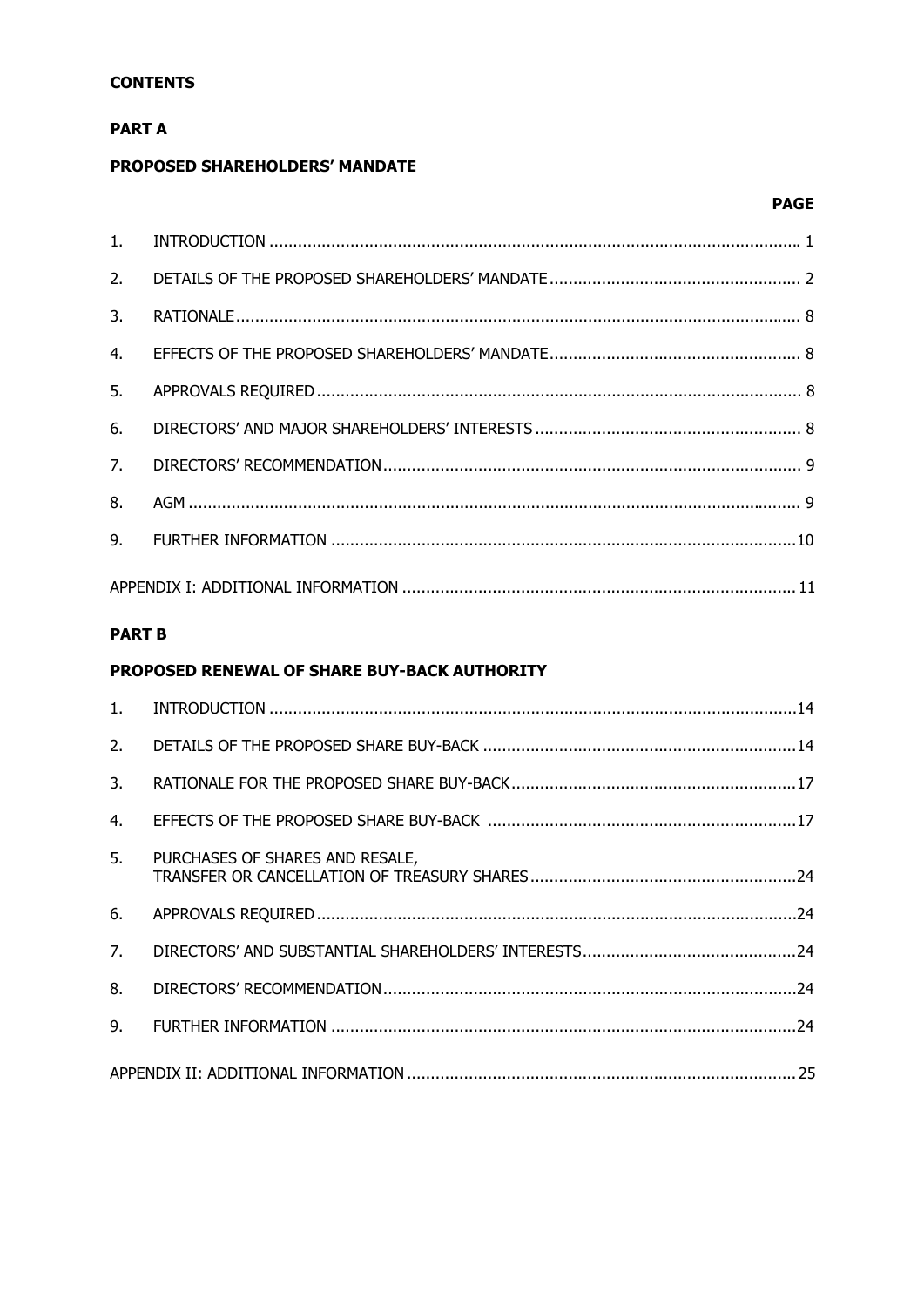# **PART A CIRCULAR TO SHAREHOLDERS IN RELATION TO THE PROPOSED SHAREHOLDERS' MANDATE FOR RECURRENT RELATED PARTY TRANSACTIONS OF A REVENUE OR TRADING NATURE ("PROPOSED SHAREHOLDERS' MANDATE")**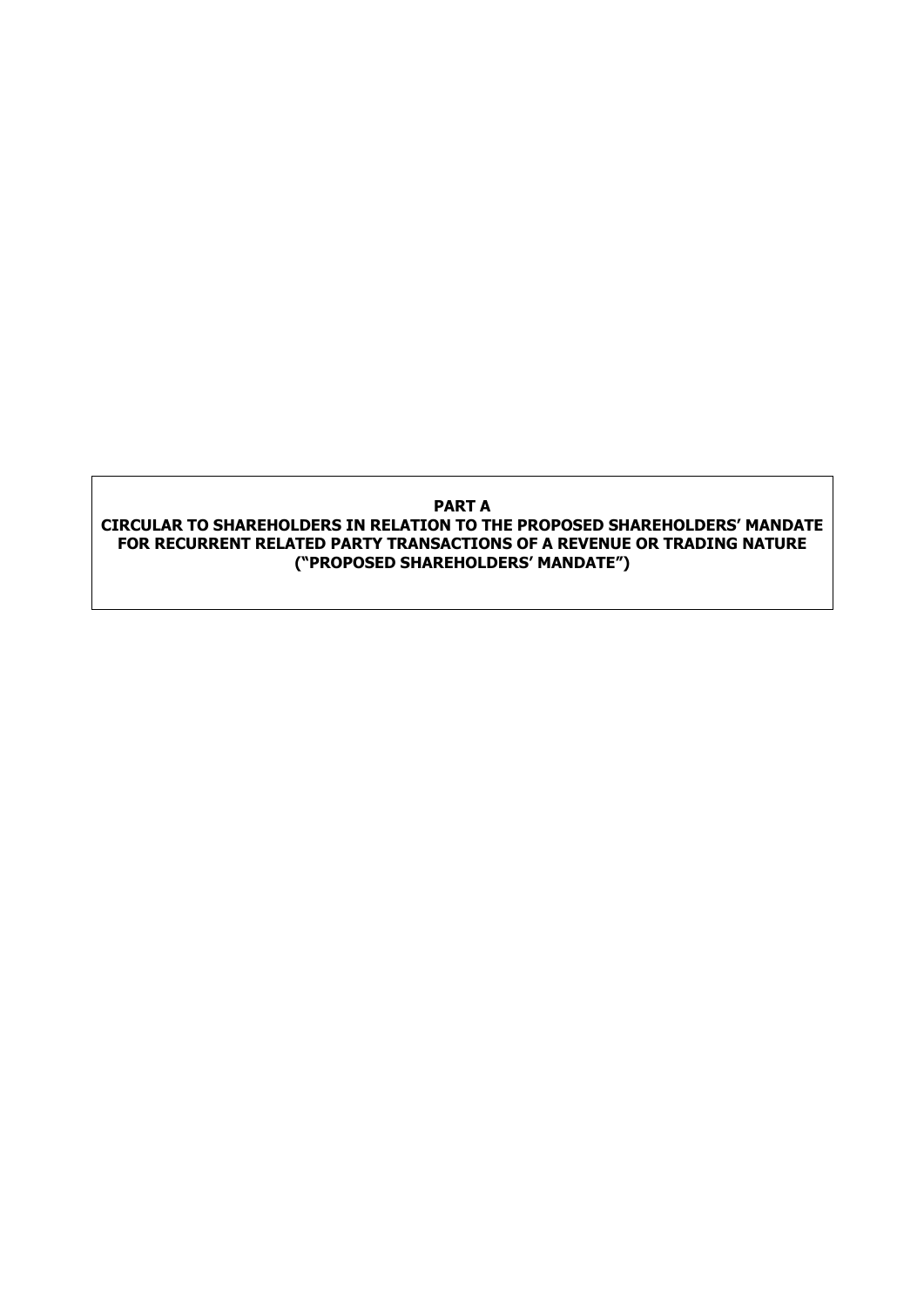# **DEFINITIONS**

The following definitions shall apply throughout Part A of this document unless the context requires otherwise:

| "Act"                    |    | Companies Act, 2016 and any statutory modification<br>or<br>amendments thereto from time to time                                                                                                                                                                                                                                                                                                                                                |  |  |  |  |
|--------------------------|----|-------------------------------------------------------------------------------------------------------------------------------------------------------------------------------------------------------------------------------------------------------------------------------------------------------------------------------------------------------------------------------------------------------------------------------------------------|--|--|--|--|
| "AGM"                    |    | <b>Annual General Meeting</b>                                                                                                                                                                                                                                                                                                                                                                                                                   |  |  |  |  |
| "Board"                  |    | Board of Directors of Inari                                                                                                                                                                                                                                                                                                                                                                                                                     |  |  |  |  |
| "Bursa Securities"       |    | Bursa Malaysia Securities Berhad (Registration No: 200301033577<br>$(635998-W))$                                                                                                                                                                                                                                                                                                                                                                |  |  |  |  |
| "Circular"               |    | This circular to shareholders dated 25 October 2021                                                                                                                                                                                                                                                                                                                                                                                             |  |  |  |  |
| "Director(s)"            |    | Shall have the meaning given in Section $2(1)$ of the Capital Markets<br>and Services Act 2007 and includes any person who is or was within<br>the preceding six (6) months on the date on which the terms of the<br>Recurrent Transactions were agreed upon, a Director of the<br>Company or any other company which is its subsidiary or holding<br>company or a chief executive officer of the Company, its subsidiary<br>or holding company |  |  |  |  |
| "Inari Group" or "Group" |    | Inari and its subsidiaries                                                                                                                                                                                                                                                                                                                                                                                                                      |  |  |  |  |
| "Inari" or "Company"     |    | Inari Amertron Berhad (Registration No: 201001016131 (1000809-<br>U)                                                                                                                                                                                                                                                                                                                                                                            |  |  |  |  |
| "Listing Requirements"   |    | Main Market Listing Requirements of Bursa Securities, including any<br>amendments thereto that may be made from time to time                                                                                                                                                                                                                                                                                                                    |  |  |  |  |
| "LPD"                    |    | 30 September 2021, being the latest practicable date prior to the<br>date of printing of this Circular                                                                                                                                                                                                                                                                                                                                          |  |  |  |  |
| "Major Shareholder(s)"   | ÷. | Any person who is or was within the preceding 6 months of the<br>date on which the terms of the Recurrent Transactions were agreed<br>upon, a major shareholder of our Company (including our<br>subsidiaries or holding companies) who has an interest or interests<br>in one or more voting shares in our Company and the number or<br>aggregate number of those shares is:                                                                   |  |  |  |  |
|                          |    | 10% or more of the total number of voting shares in our<br>(a)<br>Company; or                                                                                                                                                                                                                                                                                                                                                                   |  |  |  |  |
|                          |    | 5% or more of the total number of voting shares in our<br>(b)<br>Company where such person is the largest shareholder of our<br>Company.                                                                                                                                                                                                                                                                                                        |  |  |  |  |
|                          |    | For the purpose of this definition, "interest" shall have the meaning<br>of "interests in shares" given in Section 8 of the Act.                                                                                                                                                                                                                                                                                                                |  |  |  |  |
| "MSPL"                   |    | MIT Semiconductor Pte Ltd (Registration No: 201801642H)                                                                                                                                                                                                                                                                                                                                                                                         |  |  |  |  |
| "MSPL Group"             |    | MSPL and its subsidiaries                                                                                                                                                                                                                                                                                                                                                                                                                       |  |  |  |  |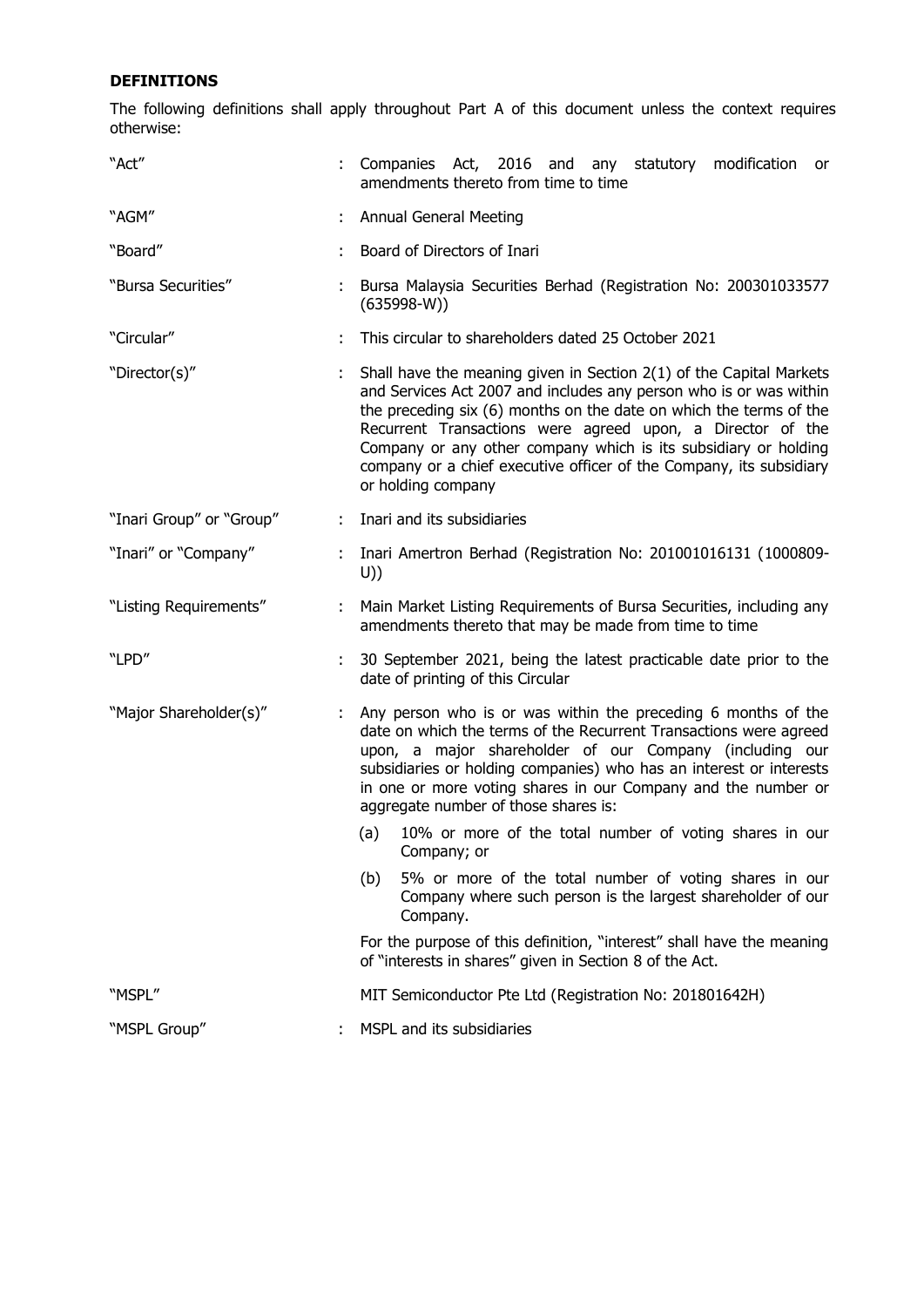| "Proposed Shareholders'<br>Mandate" | Proposed shareholders' mandate for Recurrent Transactions to be<br>entered into from the date of the forthcoming $11th$ AGM to the next<br>AGM                                                                                                                                                    |
|-------------------------------------|---------------------------------------------------------------------------------------------------------------------------------------------------------------------------------------------------------------------------------------------------------------------------------------------------|
| "Recurrent Transactions"            | : Recurrent related party transactions of a revenue or trading nature<br>which are necessary for the day-to-day operations and are in the<br>ordinary course of business, entered into/to be entered into by Inari<br>Group which involve the interest, direct or indirect, of a Related<br>Party |
| "Related Parties"                   | Directors, Major Shareholders or persons connected with such<br>Directors or Major Shareholders                                                                                                                                                                                                   |
| "RM" and "sen"                      | Ringgit Malaysia and sen respectively                                                                                                                                                                                                                                                             |

All references to "our Company" or "Inari" in this Circular are to Inari Amertron Berhad, references to "our Group" or "Inari Group" are to our Company and our consolidated subsidiaries and references to "we", "us", "our" and "ourselves" are to our Company, and save where the context otherwise requires, our consolidated subsidiaries.

All references to "you" in this Circular are to the shareholders of our Company.

Words importing the singular shall, where applicable, include the plural and vice versa and words importing the masculine gender shall, where applicable, include the feminine and neuter genders and vice versa. Reference to persons shall include corporations.

All references to the time of day in this Circular are references to Malaysian time. Certain figures in this Circular have been subject to rounding adjustments.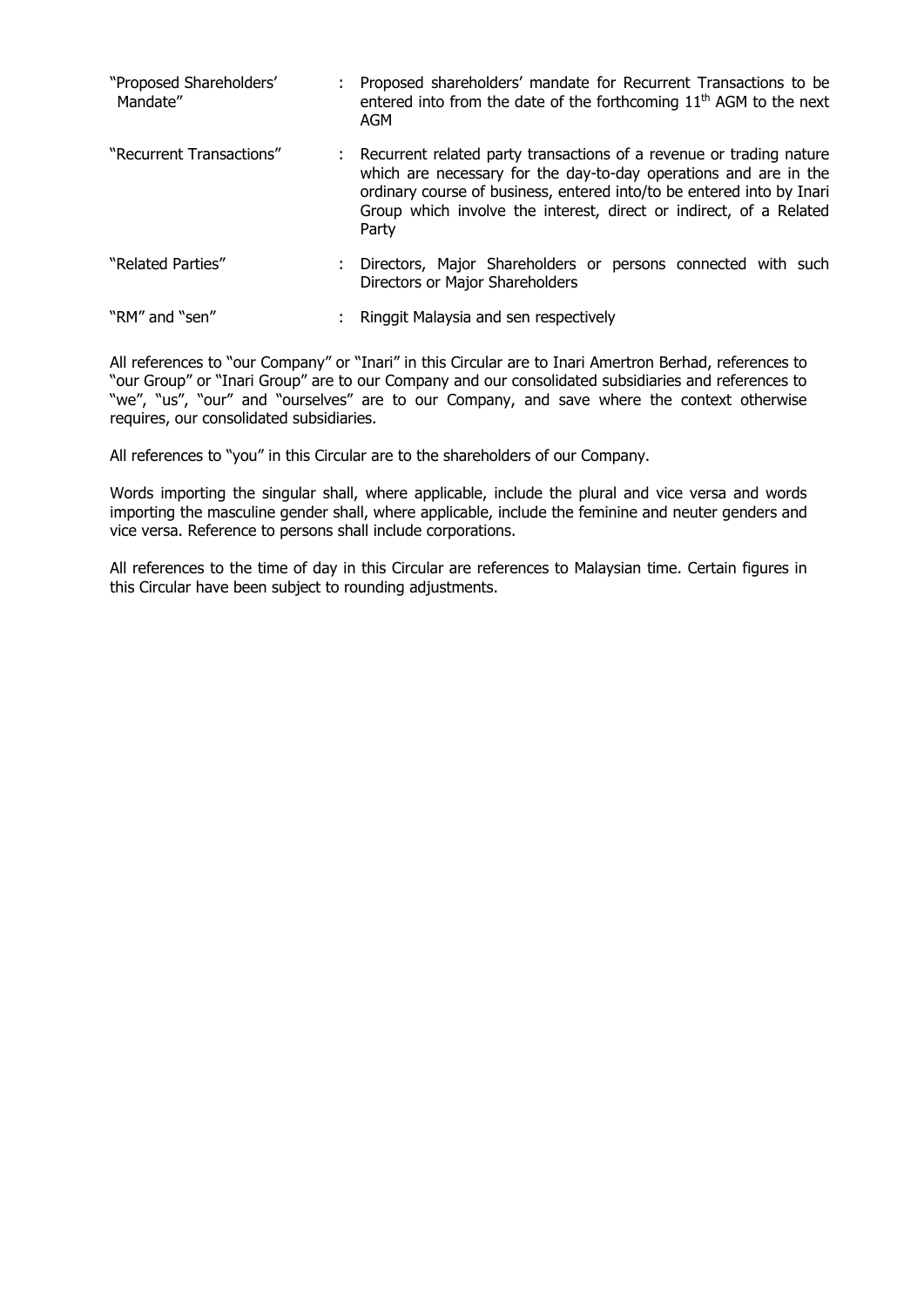

# **INARI AMERTRON BERHAD**  (Registration No: 201001016131 (1000809-U)) (Incorporated in Malaysia)

# **Registered Office:**

No. 47-5, The Boulevard Mid Valley City Lingkaran Syed Putra 59200 Kuala Lumpur

25 October 2021

# **Board of Directors:**

Y.A.M. Tengku Puteri Seri Kemala Tengku Hajjah Aishah Binti Almarhum Sultan Haji Ahmad Shah, DK(II), SIMP (Chairperson, Independent Non-Executive Director) Dato' Dr Tan Seng Chuan (Executive Vice Chairman) Lau Kean Cheong (Executive Director cum Chief Executive Officer) Dato' Wong Gian Kui (Executive Director) Ho Phon Guan (Executive Director) Mai Mang Lee (Executive Director) Dato' Sri Thong Kok Khee (Non-Independent Non-Executive Director) Foo Kok Siew (Independent Non-Executive Director) Oh Seong Lye (Independent Non-Executive Director) Datuk Phang Ah Tong (Independent Non-Executive Director) Ahmad Ridzuan Bin Wan Idrus (Non-Independent Non-Executive Director) Thong Mei Chuen (Alternate Director to Dato' Sri Thong Kok Khee)

# **To: Shareholders of Inari Amertron Berhad**

Dear Sir/Madam,

# **PROPOSED SHAREHOLDERS' MANDATE FOR RECURRENT RELATED PARTY TRANSACTIONS OF A REVENUE OR TRADING NATURE**

# **1. INTRODUCTION**

The Board had on 23 September 2021 announced that the Company proposes to seek the approval of the shareholders for the Proposed Shareholders' Mandate in compliance with Paragraph 10.09 of the Listing Requirements.

The purpose of this Circular is to provide you, the shareholders of Inari, with the details of the Proposed Shareholders' Mandate together with the Directors' recommendation and to seek your approval for the resolution pertaining to the Proposed Shareholders' Mandate to be tabled at the forthcoming 11<sup>th</sup> AGM of the Company.

# **WE ADVISE YOU TO READ AND CONSIDER THE CONTENTS OF THIS CIRCULAR CAREFULLY BEFORE VOTING ON THE RESOLUTION RELATING TO THE PROPOSED SHAREHOLDERS' MANDATE AT THE FORTHCOMING AGM.**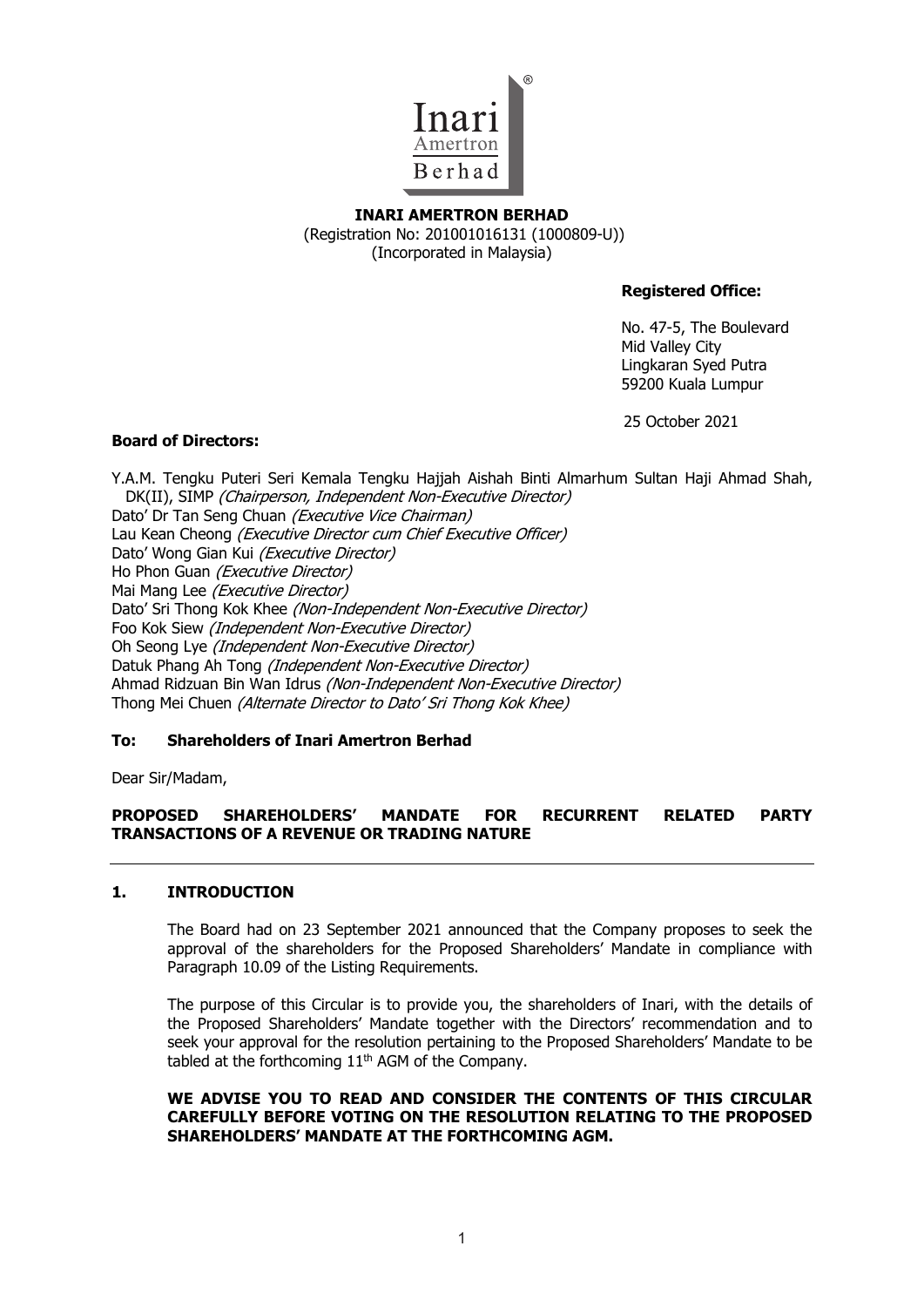# **2. DETAILS OF THE PROPOSED SHAREHOLDERS' MANDATE**

Inari proposes to seek shareholders' approval for the Proposed Shareholders' Mandate to allow Inari Group to enter into recurrent related party transactions of a revenue or trading nature which are necessary for the day-to-day operations in the ordinary course of business. These Recurrent Transactions are carried out on arm's length basis and on normal commercial terms which are not more favourable to the Related Parties than those generally available to the public and which will not be detrimental to the minority shareholders of the Company.

# **2.1 Listing Requirements**

Under Paragraph 10.09 of the Listing Requirements, we may seek shareholders' mandate for recurrent related party transactions of a revenue or trading nature which are necessary for our Group's day-to-day operations, subject to the following:

- (i) The transactions are in the ordinary course of business and are on terms not more favourable to the related party than those generally available to the public;
- (ii) The shareholders' mandate is subject to annual renewal and disclosure being made in our annual report on the breakdown of the aggregate value of transactions conducted under such mandate during the financial year where the aggregate value is equal to or more than the threshold prescribed below:
	- (a) the consideration, value of the assets, capital outlay or costs of the aggregated transactions is equal to or exceeds RM1 million; or
	- (b) the percentage ratio of such aggregated transactions is equal to or exceeds 1%,

whichever is the higher;

- (iii) The issuance of circular to shareholders for shareholders' mandate shall include information as set out in Annexure PN12-A of Practice Note 12 of the Listing Requirements;
- (iv) In a meeting to obtain the shareholders' mandate, the interested director, interested major shareholder or interested person connected with a director or major shareholder; and where it involves the interest of an interested person connected with a director or major shareholder, such director or major shareholder, must not vote on the resolution(s) approving the transactions. An interested director or interested major shareholder must ensure that persons connected with them abstain from voting on the resolution approving the transactions; and
- (v) Immediate announcement to Bursa Securities when the actual value of a transaction entered into by Inari, exceeds the estimated value of the transaction disclosed in the circular by 10% or more.

The Proposed Shareholders' Mandate, if approved by our shareholders at the forthcoming AGM, will be subject to annual renewal and shall continue to be in force until:

(i) the conclusion of the next AGM of Inari following the forthcoming  $11<sup>th</sup>$  AGM, at which time it will lapse, unless further renewed by a resolution passed at that meeting;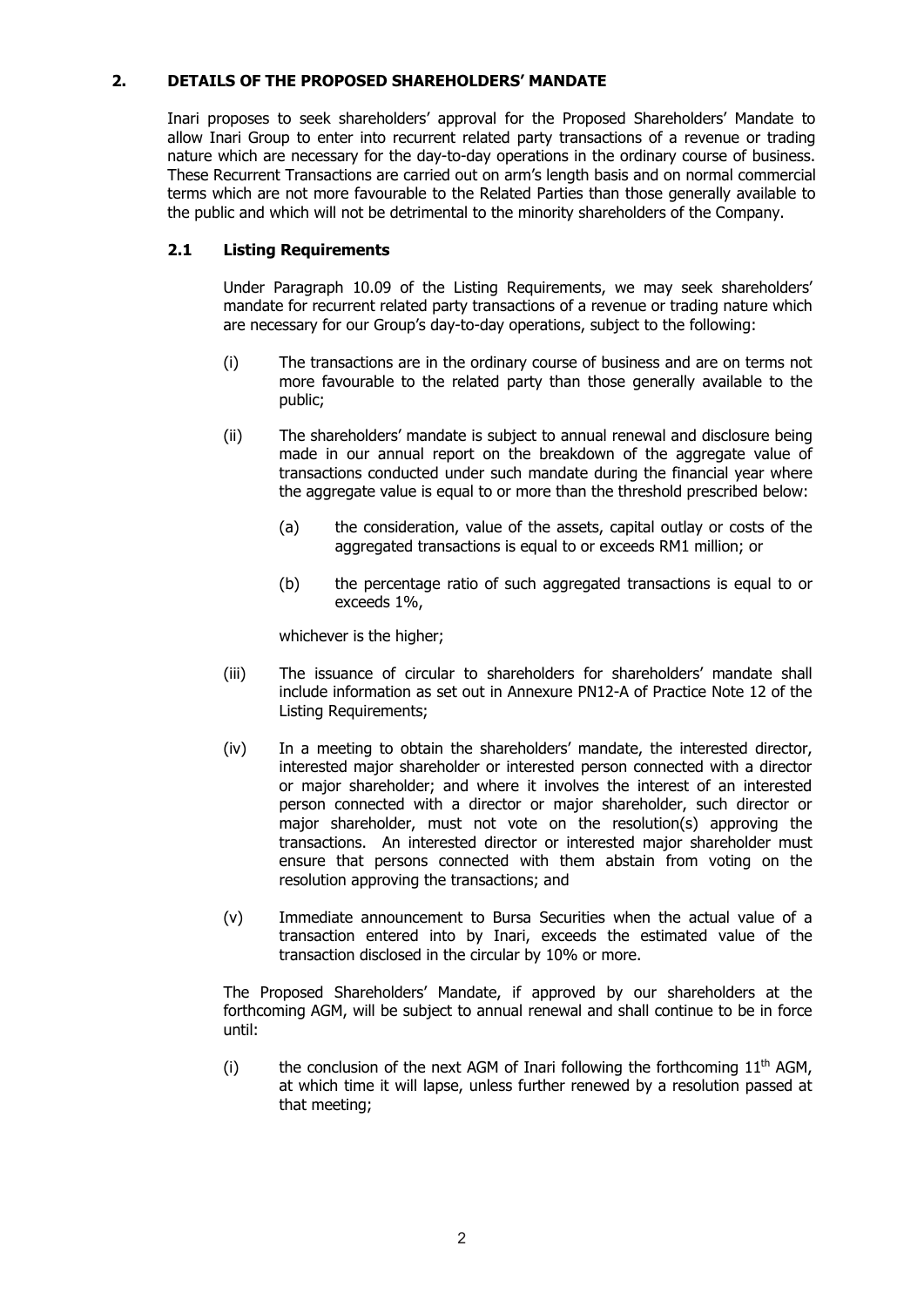- (ii) the expiration of the period within which the next AGM is required to be held under Section 340(2) of the Act (but shall not extend to such extension as may be allowed under Section 340(4) of the Act); or
- (iii) revoked or varied by ordinary resolution passed by our shareholders in a general meeting,

whichever is the earliest.

Accordingly, the Board seeks the shareholders' mandate from the date of the  $11<sup>th</sup>$ AGM until the next AGM in 2022.

Disclosure will be made in our annual report and in our annual reports for the subsequent financial years during which the authority pursuant to the Proposed Shareholders' Mandate is in force in respect of the breakdown of the aggregate value of Recurrent Transactions conducted during the financial year, the type of Recurrent Transactions entered into, the names of the related parties involved in each type of Recurrent Transactions and the nature of their relationship with our Group.

# **2.2 Inari Group's Principal Activities**

Our Group is principally involved as an Outsourced Semiconductor Assembly and Test (OSAT) service provider for Radio Frequency (RF), Fiber-optics transceivers, Optoelectronics, sensors and custom Integrated Circuit (IC) technologies.

Our Company is principally an investment holding company. The principal activities of our subsidiaries are as follows:

|                                       | <b>Effective</b><br>equity<br>interest |                                                                                                                         |
|---------------------------------------|----------------------------------------|-------------------------------------------------------------------------------------------------------------------------|
| <b>Name</b>                           | (9/0)                                  | <b>Principal activities</b>                                                                                             |
| Inari Technology Sdn<br><b>Bhd</b>    | 100.0                                  | Manufacturing of<br>semiconductor<br>related<br>and provision<br>of<br>electronic<br>products<br>manufacturing services |
| Inari Semiconductor<br>Labs Sdn Bhd   | 100.0                                  | of<br>semiconductor<br>Manufacturing<br>related<br>products, chip fabrication, die preparation and<br>testing           |
| Inari Integrated<br>Systems Sdn Bhd   | 100.0                                  | Manufacturing of<br>semiconductor<br>related<br>products and final<br>testing of advanced<br>communication chips        |
| Inari South Keytech Sdn<br><b>Bhd</b> | 100.0                                  | Designing, developing and manufacturing of<br>fiber optic products                                                      |
| Inari Optical<br>Technology Sdn Bhd   | 100.0                                  | Manufacturing, assembling and testing<br>of<br>optoelectronic<br>and<br>components,<br>sensor<br>modules and systems    |
| Hektar Teknologi Sdn<br><b>Bhd</b>    | 100.0                                  | Property investment                                                                                                     |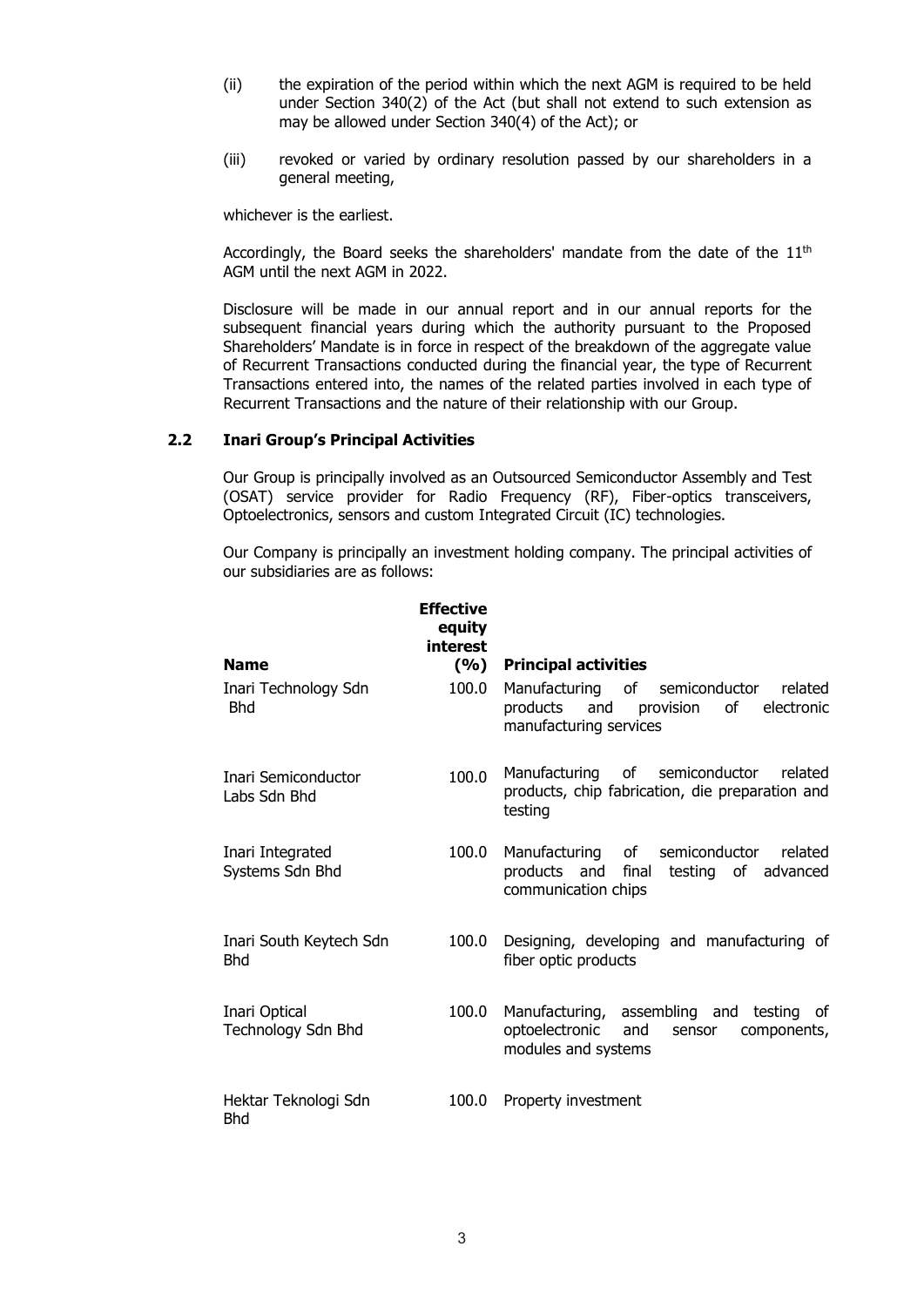| <b>Name</b>                             | <b>Effective</b><br>equity<br>interest<br>(9/6) | <b>Principal activities</b>                                                                                                                                                                |
|-----------------------------------------|-------------------------------------------------|--------------------------------------------------------------------------------------------------------------------------------------------------------------------------------------------|
|                                         |                                                 |                                                                                                                                                                                            |
| Simfoni Bistari Sdn Bhd                 | 100.0                                           | Investment holding and property investment                                                                                                                                                 |
| Inari Matrix Sdn Bhd                    | 100.0                                           | Investment holding                                                                                                                                                                         |
| Inari Global (HK) Limited               | 100.0                                           | Dormant                                                                                                                                                                                    |
| Inari International<br>Limited          | 100.0                                           | Investment holding                                                                                                                                                                         |
| Amertron Inc (Global)<br>Limited        | 100.0                                           | Investment holding                                                                                                                                                                         |
| Amertron Incorporated                   | 100.0                                           | Manufacturing of electronic and semiconductor<br>products<br>include<br>related<br>and<br>services<br>electronics optical fiber devices                                                    |
| Amertron Technology<br>(Kunshan) Co Ltd | 100.0                                           | Manufacturing<br>of<br>semiconductor<br>related<br>products and services include optoelectronics<br>devices                                                                                |
| Ceedtec Sdn Bhd*                        | 51.0                                            | Dormant                                                                                                                                                                                    |
| Ceedtec Technology<br>Sdn Bhd*          | 51.0                                            | Dormant                                                                                                                                                                                    |
| Inari MIT Sdn Bhd                       | 51.0                                            | assembly<br>Design<br>and<br>of<br>semiconductor<br>manufacturing<br>process<br>tools,<br>customised<br>semiconductor process tools and supply of<br>semiconductor process tools and parts |
| *In Members' Voluntary Winding-Up       |                                                 |                                                                                                                                                                                            |

4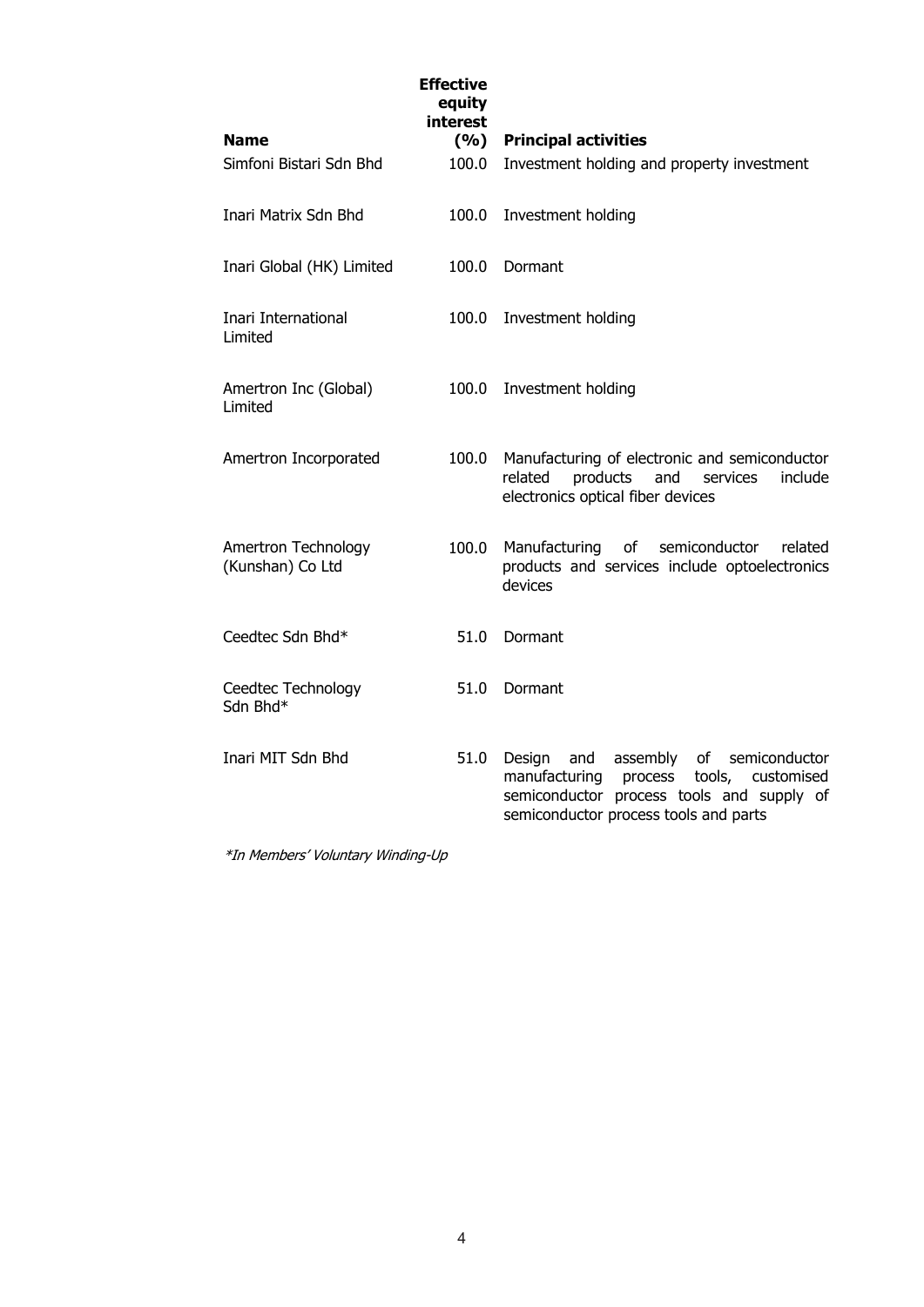2.3 Details of the Recurrent Transactions under the Proposed Shareholders' Mandate **2.3 Details of the Recurrent Transactions under the Proposed Shareholders' Mandate** The details and nature of the new Recurrent Transactions in respect of which the Company is seeking a new mandate from its shareholders as contemplated<br>under the Proposed Shareholders' Mandate are set out below: The details and nature of the new Recurrent Transactions in respect of which the Company is seeking a new mandate from its shareholders as contemplated under the Proposed Shareholders' Mandate are set out below:

| during the validity period of the<br>Mandate*<br><b>Proposed Shareholders'</b><br>Estimated value to be incurred | 95,000<br>5,000<br><b>RM'000</b>                                                                                                                                                                                                                                                       |                                                                               | 100,000 |
|------------------------------------------------------------------------------------------------------------------|----------------------------------------------------------------------------------------------------------------------------------------------------------------------------------------------------------------------------------------------------------------------------------------|-------------------------------------------------------------------------------|---------|
| Transaction<br>Nature of                                                                                         | (ii) Provision of the following services<br>by MSPL Group to Inari MIT Sdn<br>process tools, parts and material<br>related cost from MSPL Group;<br>including packing and delivery<br>Engineering and technical<br>Purchase of semiconductor<br>services; and<br>i<br>Bhi<br>$\hat{=}$ | Support services such as man<br>power and information<br>technology services. | Total   |
| <b>Related Parties</b><br>Interested                                                                             | MSPL is a major shareholder of Inari MIT<br>Sdn Bhd. Tang Liang and Kwong Kim Mone<br>who are directors of Inari MIT Sdn Bhd,<br>are also directors of MSPL.                                                                                                                           |                                                                               |         |
| Within the<br>Companies<br>Group                                                                                 | ЦN<br>Sdn Bhd<br>Inari                                                                                                                                                                                                                                                                 |                                                                               |         |
| Transacting<br>Parties                                                                                           | MSPL Group                                                                                                                                                                                                                                                                             |                                                                               |         |
|                                                                                                                  |                                                                                                                                                                                                                                                                                        |                                                                               |         |

ne<br>Note<br>2 \*

These comprise estimated value of transactions from the date of 11th AGM to the date of the next AGM in 2022. The estimated value is based on<br>information available at the point of estimation. Due to the nature of these tra These comprise estimated value of transactions from the date of 11th AGM to the date of the next AGM in 2022. The estimated value is based on information available at the point of estimation. Due to the nature of these transactions, the actual value may vary from the estimated aggregate value disclosed above. disclosed above.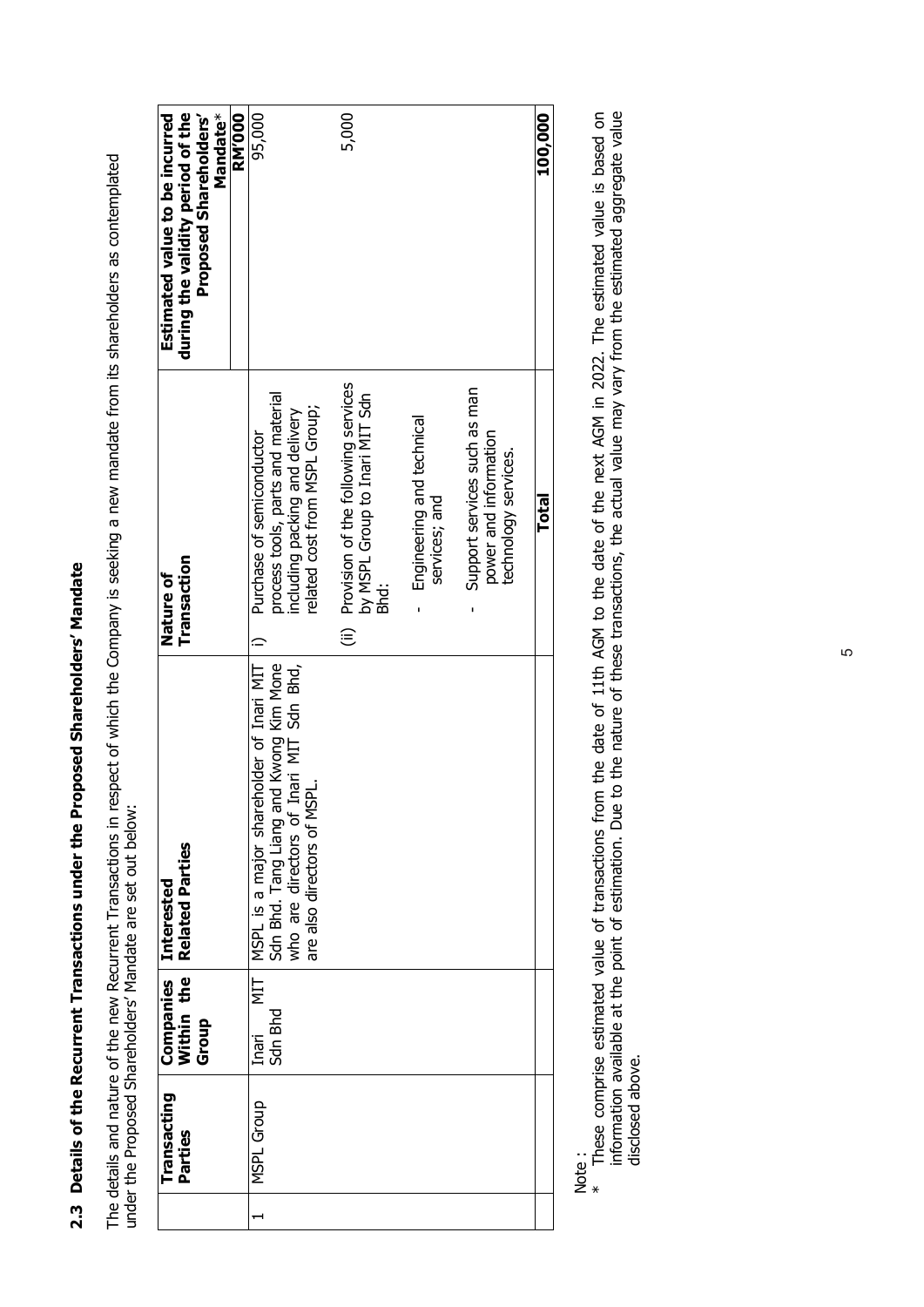# **2.4 Review Procedures on the Recurrent Transactions**

Our Group ensures all Recurrent Transactions are undertaken on an arm's length basis and on normal commercial terms that are consistent with our Group's usual business practices and policies, which are not on prices and terms that are more favourable to the Related Parties than those extended to the public and are not to the detriment of our minority shareholders.

The review procedures established by our Group governing the Recurrent Transactions are as follows:-

- (i) The identity of the Related Parties are disclosed/circulated within our Group and at the same time, the Related Parties are notified that all Recurrent Transactions are required to be taken on arm's length basis and on normal commercial terms not more favourable to the Related Parties than those generally available to the public;
- (ii) All Recurrent Transactions will be reviewed by our Audit Committee and reported to the Board to ensure that the transactions are not more favourable to the Related Parties and will not be detrimental to our minority shareholders;
- (iii) Records are maintained by our Company to capture all Recurrent Transactions which are entered into pursuant to the Proposed Shareholders' Mandate;
- (iv) The transaction prices are determined by the prevailing market rates/prices that are agreed upon under similar commercial terms for transactions with third parties, business practices and policies and on terms which are generally in line with industry norms;
- (v) At least two (2) other contemporaneous transactions with unrelated third parties for similar products/services, and/or quantities will be used as comparison, wherever possible, to determine whether the price and terms offered to/by the Related Parties are fair and reasonable and comparable to those offered to/by other unrelated third parties for the same or substantially similar type of products/services and/or quantities. In the event that quotation or comparative pricing from unrelated third parties cannot be obtained, the transaction price and terms will be determined by our Group based on the usual business practices of the Group to ensure the Recurrent Transactions are not detrimental to our Group or the minority shareholders;
- (vi) The internal auditors shall review the Recurrent Transactions entered into pursuant to the Proposed Shareholders' Mandate to ascertain that the procedures established have been complied with;
- (vii) Our Board, through the Audit Committee, reviews Recurrent Transactions and ascertains that the guidelines and procedures established to monitor the Recurrent Transactions have been complied with;
- (viii) Our Board and Audit Committee shall have overall responsibility for the determination of the review procedures and shall continue to review the adequacy and appropriateness of the review procedures including addition of new review procedures, as and when necessary. Our Board and Audit Committee may also appoint individuals and committees to examine the Recurrent Transactions, as they deem appropriate. If a member of our Board or the Audit Committee has an interest, direct or indirect, in any particular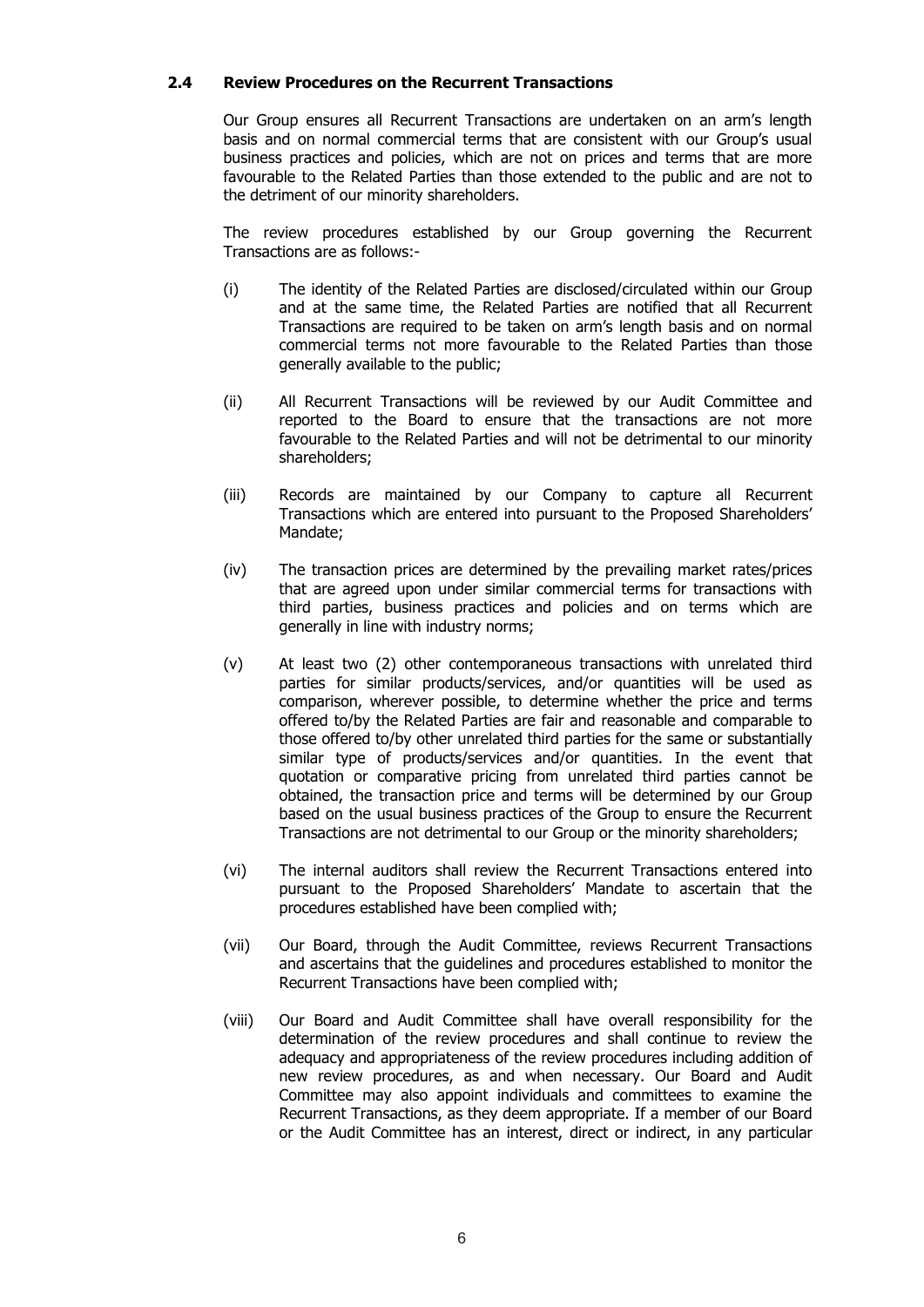transactions, he or she shall abstain from any deliberation and voting on the matter at the Board or Audit Committee meetings in respect of such transactions.

# **2.5 Guidelines on Threshold of Authority**

There is no specific threshold for the approval of Recurrent Transactions within the Group and all Recurrent Transactions are undertaken in accordance to the Listing Requirements in Section 2.1 and Review Procedures in Section 2.4 and subject to periodic review by the Audit Committee to ensure that they are transacted on arm's length basis and on commercial terms not detrimental to the Group and that proper disclosures will be made in the annual report in respect of the aggregate value of transactions conducted during the financial year.

The Audit Committee may, as deemed fit, request for additional information pertaining to the Recurrent Transactions under review from independent sources or advisers, including obtaining valuations from independent professional valuers.

As at the LPD, there were no amount due and owing to the Company by its Related Parties, which exceeded the credit term given arising from the Recurrent Transactions.

# **2.6 Audit Committee Statement**

Our Audit Committee, comprising the following members:

| <b>Name</b>                                                                                                               | <b>Designation</b> | <b>Directorship</b>                          |
|---------------------------------------------------------------------------------------------------------------------------|--------------------|----------------------------------------------|
| Foo Kok Siew                                                                                                              | Chairman           | <b>Independent Non-Executive</b><br>Director |
| Y.A.M. Tengku Puteri Seri Kemala<br>Tengku Hajjah Aishah Binti Almarhum<br>Sultan Haji Ahmad Shah, DK(II),<br><b>SIMP</b> | Member             | Independent Non-Executive<br><b>Director</b> |
| Oh Seong Lye                                                                                                              | Member             | Independent Non-Executive<br>Director        |

has the overall responsibility of determining whether the procedures for reviewing all Recurrent Transactions are appropriate. The Audit Committee also has the authority to delegate this responsibility to such individuals within our Company as it shall deem fit.

Our Group has in place adequate procedures and processes to monitor, track and identify Recurrent Transactions in a timely and orderly manner and these procedures and processes will be reviewed at least once a year.

The Audit Committee has the discretion to request for limits to be imposed or for additional procedures to be followed if it considers such a request to be appropriate. In that event, such limits or procedures may be implemented without the approval of shareholders, provided that they are more stringent than the existing limits or procedures.

The Audit Committee has reviewed the terms of the Proposed Shareholders' Mandate and is satisfied that the review procedures mentioned in Section 2.4 above for Recurrent Transactions, as well as the annual reviews to be made by the Audit Committee in relation thereto, are sufficient to ensure that Recurrent Transactions will be made on arm's length basis and on normal commercial terms not more favourable to the Related Parties than those generally available to the public and are not to the detriment of our minority shareholders.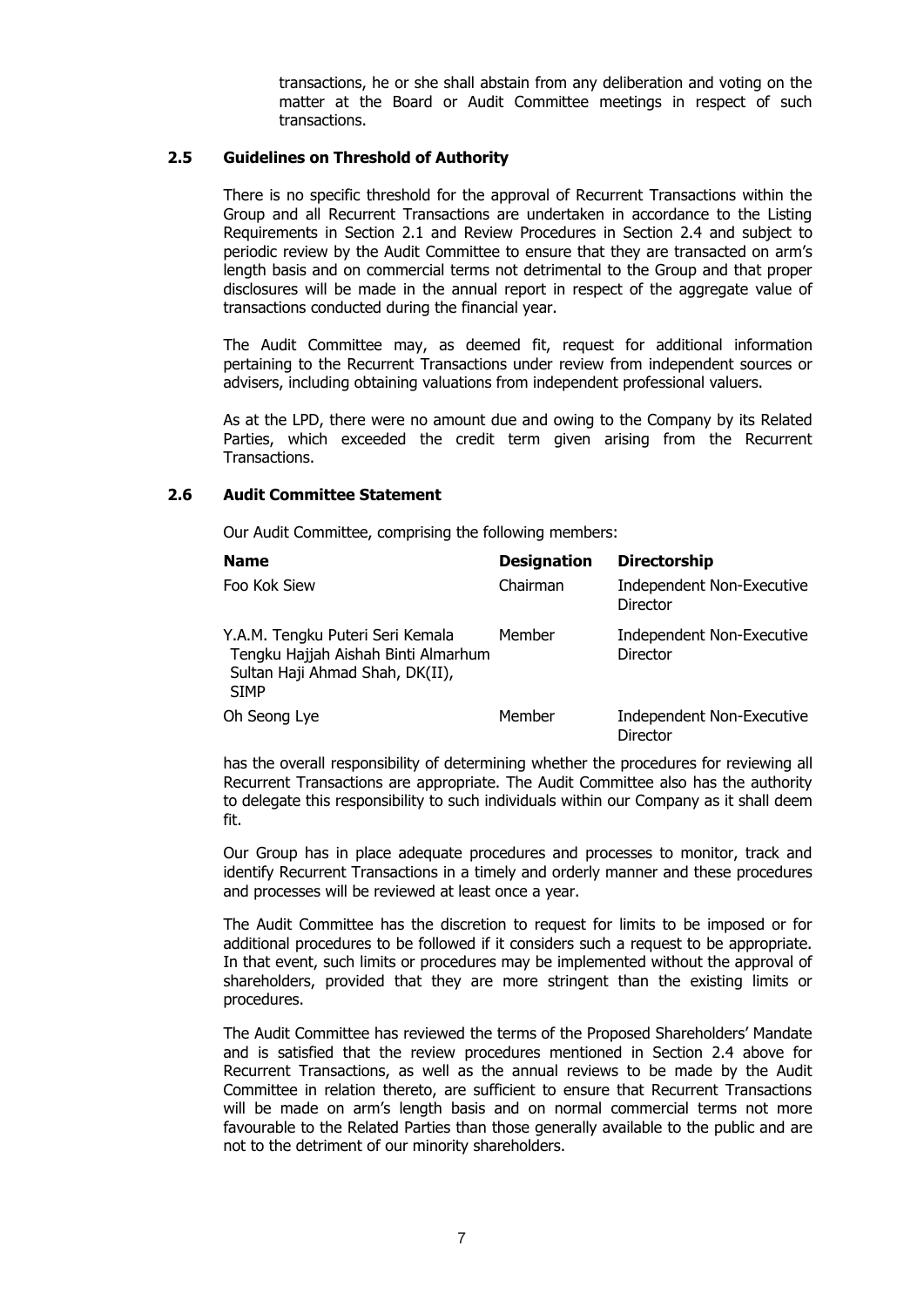# **3. RATIONALE**

The Proposed Shareholders' Mandate is to facilitate transactions with the Related Parties specified in Section 2.3 above in the ordinary course of our Group's business on normal commercial terms, in a timely manner and will enable our Group to continue to carry out Recurrent Transactions necessary for our Group's day-to-day operations and enhance our Group's ability to pursue business opportunities which are time-sensitive in nature in a more expeditious manner.

The Proposed Shareholders' Mandate on an annual basis would eliminate the need to convene separate general meetings from time to time to seek shareholders' approval on each occasion pursuant to the requirements of Paragraph 10.09 of the Listing Requirements, as and when potential transactions with the specified classes of Related Parties arise. This will substantially reduce administrative time and expenses associated in convening such meetings on an ad-hoc basis and improve administrative efficiency without compromising the corporate objectives and business opportunities available to our Group.

The Recurrent Transactions are intended to meet the business needs of our Group at the best possible terms. By transacting with the Related Parties, our Group would have an advantage of familiarity with the background, financial well-being and management of the Related Parties, thus enabling more informed commercial decisions to be made. In most dealings with the Related Parties, our Group and the Related Parties have a good understanding of each other's business needs and expectations thus providing a platform where all parties can benefit from conducting the Recurrent Transactions.

# **4. EFFECTS OF THE PROPOSED SHAREHOLDERS' MANDATE**

The Proposed Shareholders' Mandate will not have any effect on the share capital, shareholding structure, consolidated net assets, consolidated earnings and gearing of our Group.

# **5. APPROVALS REQUIRED**

The Proposed Shareholders' Mandate is conditional upon the approval of the shareholders of Inari being obtained at the  $11<sup>th</sup>$  AGM to be convened.

# **6. DIRECTORS' AND MAJOR SHAREHOLDERS' INTERESTS**

Save as disclosed below, none of our Directors, Major Shareholders and/or persons connected with them have any interest, direct or indirect, in the Proposed Shareholders' Mandate:

(i) MSPL is a major shareholder of Inari MIT Sdn Bhd ("Interested Major Shareholder") holding 49% equity interest in Inari MIT Sdn Bhd. Tang Liang and Kwong Kim Mone who are directors of Inari MIT Sdn Bhd, are also directors of MSPL ("Interested Directors").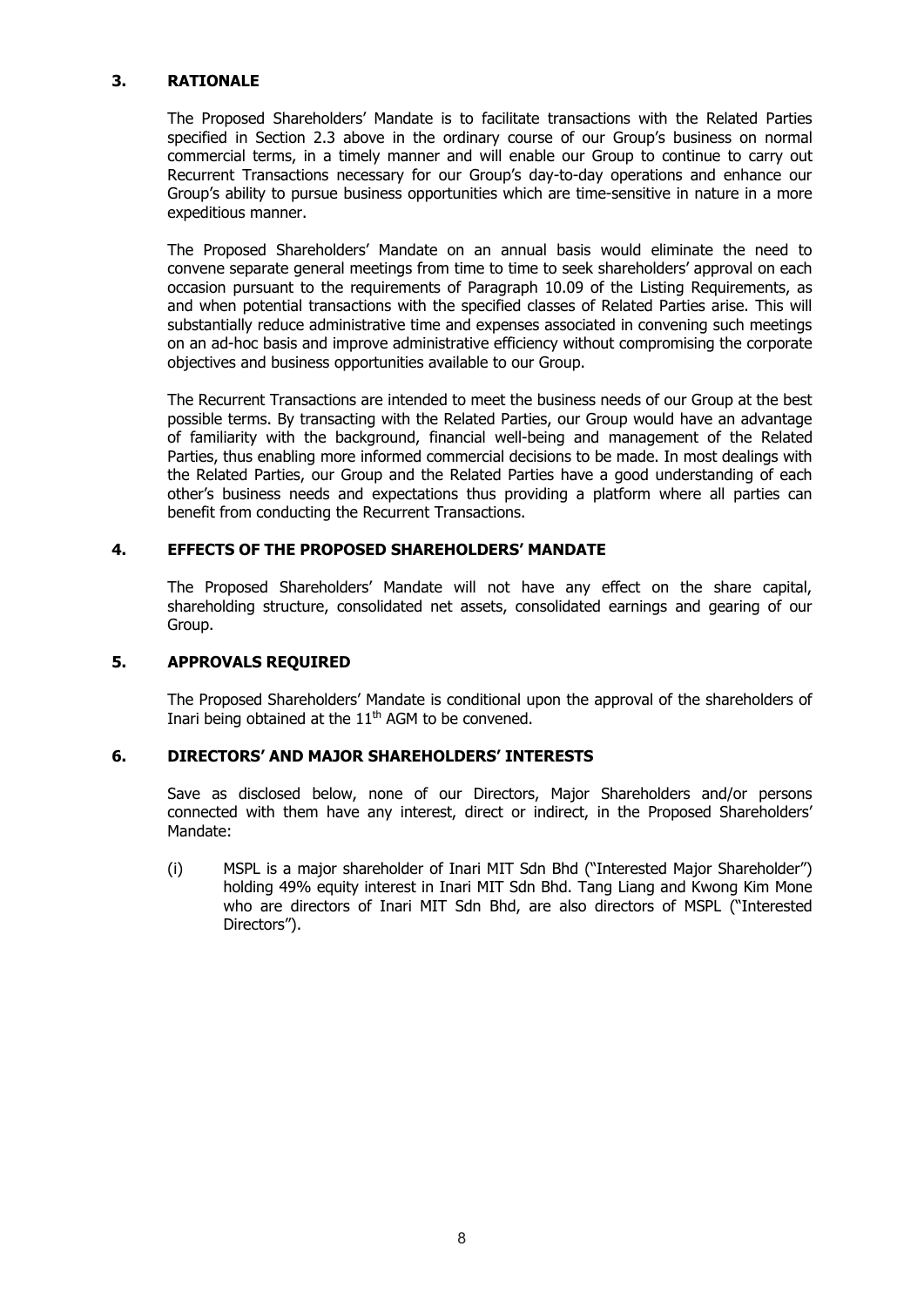The direct and indirect interests of the Interested Major Shareholder and Interested Directors in Inari MIT Sdn Bhd as at LPD are as follows:

|                                     | <b>Direct</b> |      | Indirect      |               |
|-------------------------------------|---------------|------|---------------|---------------|
|                                     | No. of Shares | $\%$ | No. of Shares | $\frac{0}{0}$ |
| <b>Interested Major Shareholder</b> |               |      |               |               |
| <b>MSPL</b>                         | 49            | 49   |               |               |
|                                     |               |      |               |               |
| <b>Interested Directors</b>         |               |      |               |               |
| Tang Liang                          |               |      |               |               |
| Kwong Kim Mone                      |               |      |               |               |

The Interested Major Shareholder and Interested Directors do not have any interest, direct or indirect, in the ordinary shares of Inari as at LPD.

All of our Interested Directors have abstained and will abstain from all board deliberations and voting on the resolution pertaining to the Proposed Shareholders' Mandate. Our Interested Directors and Interested Major Shareholder will abstain from voting in respect of their direct and indirect shareholdings, if any, on the relevant resolution which they are interested in, pertaining to the Proposed Shareholders' Mandate at the 11<sup>th</sup> AGM.

Further, our Interested Directors and Interested Major Shareholder have undertaken that they will ensure that persons connected with them will also abstain from voting in respect of their direct and indirect shareholdings, if any, on the relevant resolution which they are interested in, pertaining to the Proposed Shareholders' Mandate at the 11<sup>th</sup> AGM.

# **7. DIRECTORS' RECOMMENDATION**

Our Board (save for the Interested Directors), having considered all aspects of the Proposed Shareholders' Mandate, is of the opinion that the Proposed Shareholders' Mandate is in the best interest of the Company.

Accordingly, our Board (save for the Interested Directors) recommends that you vote in favour of the resolution on the Proposed Shareholders' Mandate at the  $11<sup>th</sup>$  AGM.

# **8. AGM**

The 11<sup>th</sup> AGM of our Company, the Notice and Proxy Form of which are enclosed in our Company's Annual Report 2021 are available at the Company's website http://www.inariamertron.com/2021-11th-agm.asp, will be conducted on a fully virtual basis using the remote participation and voting facilities at the online meeting platform provided by Tricor Investor & Issuing House Services Sdn Bhd via its TIIH online website at https://tiih.online or https://tiih.com.my (Domain registration number with MYNIC : D1A282781) on Thursday, 25 November 2021 at 11.00 a.m. for the purpose of considering and if thought fit, passing the resolution to give effect to the Proposed Shareholders' Mandate.

The Annual Report 2021, Notice of AGM together with Proxy Form, Administrative Guide for AGM and this Circular/Statement are available at the Company's website http://www.inariamertron.com/2021-11th-agm.asp. Please follow the procedures provided in the Administrative Guide in order to register, participate and vote remotely at the  $11<sup>th</sup>$  AGM.

If you are unable to participate and vote at the AGM, you may appoint a proxy to do so in your stead by following the instructions set out in the Administrative Guide.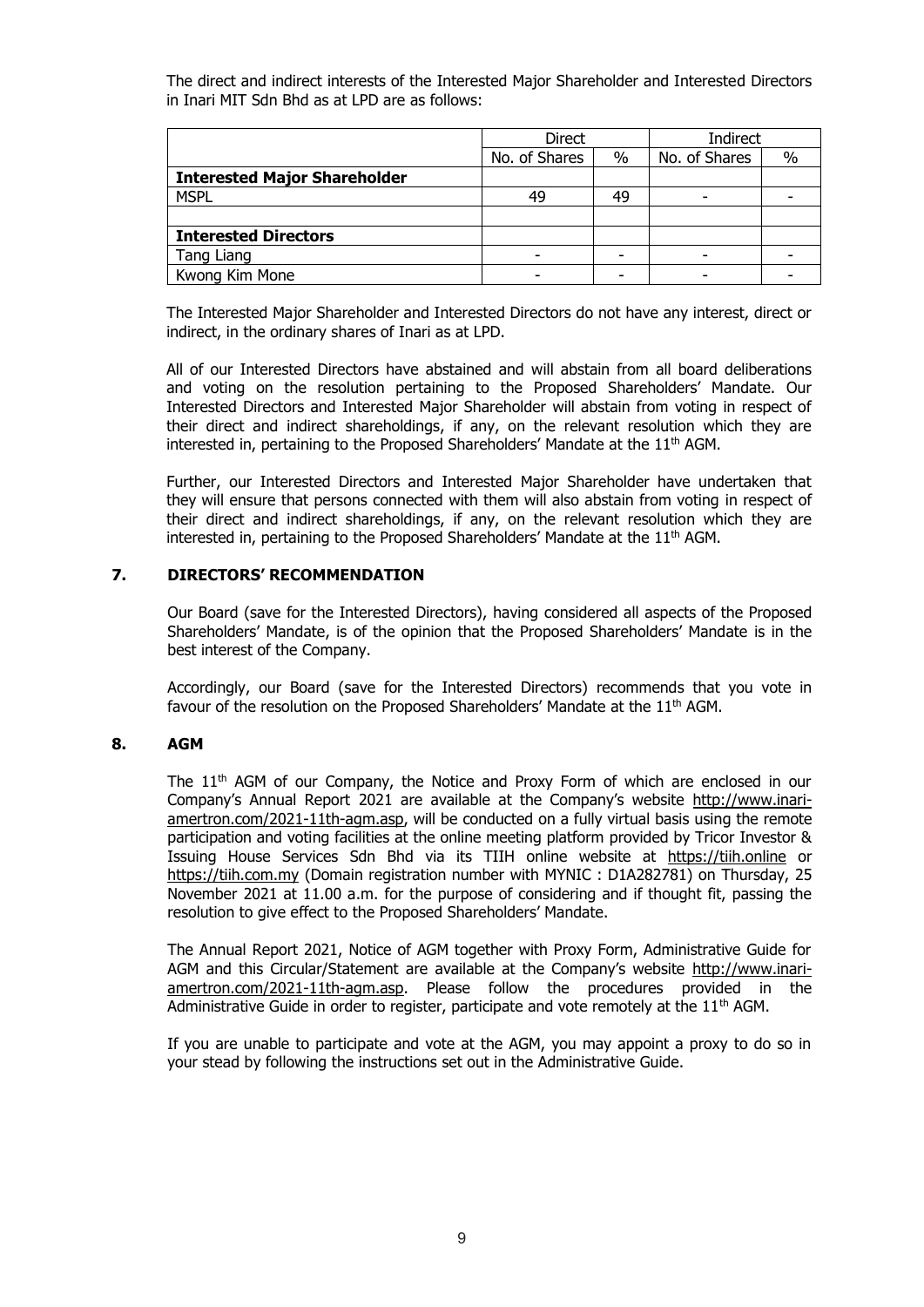The Proxy Form must be deposited (by hand/post) at either of the following offices of Tricor:

| <b>Tricor's Office</b>         |           | <b>Tricor's Customer Service Centre</b> |
|--------------------------------|-----------|-----------------------------------------|
| Unit 32-01, Level 32, Tower A  |           | Unit G-3, Ground Floor                  |
| <b>Vertical Business Suite</b> | <b>OR</b> | Vertical Podium                         |
| Avenue 3, Bangsar South        |           | Avenue 3, Bangsar South                 |
| No. 8, Jalan Kerinchi          |           | No. 8, Jalan Kerinchi                   |
| 59200 Kuala Lumpur             |           | 59200 Kuala Lumpur                      |

OR alternatively lodge electronically (instead of depositing hardcopy) via TIIH online website at https://tiih.online, not less than 48 hours before the time appointed for holding the meeting or any adjournment thereof.

# **9. FURTHER INFORMATION**

Please refer to the attached Appendix I for additional information.

Yours faithfully, For and on behalf of the Board of Directors of **INARI AMERTRON BERHAD** 

# **FOO KOK SIEW**

Chairman of The Audit Committee INDEPENDENT NON-EXECUTIVE DIRECTOR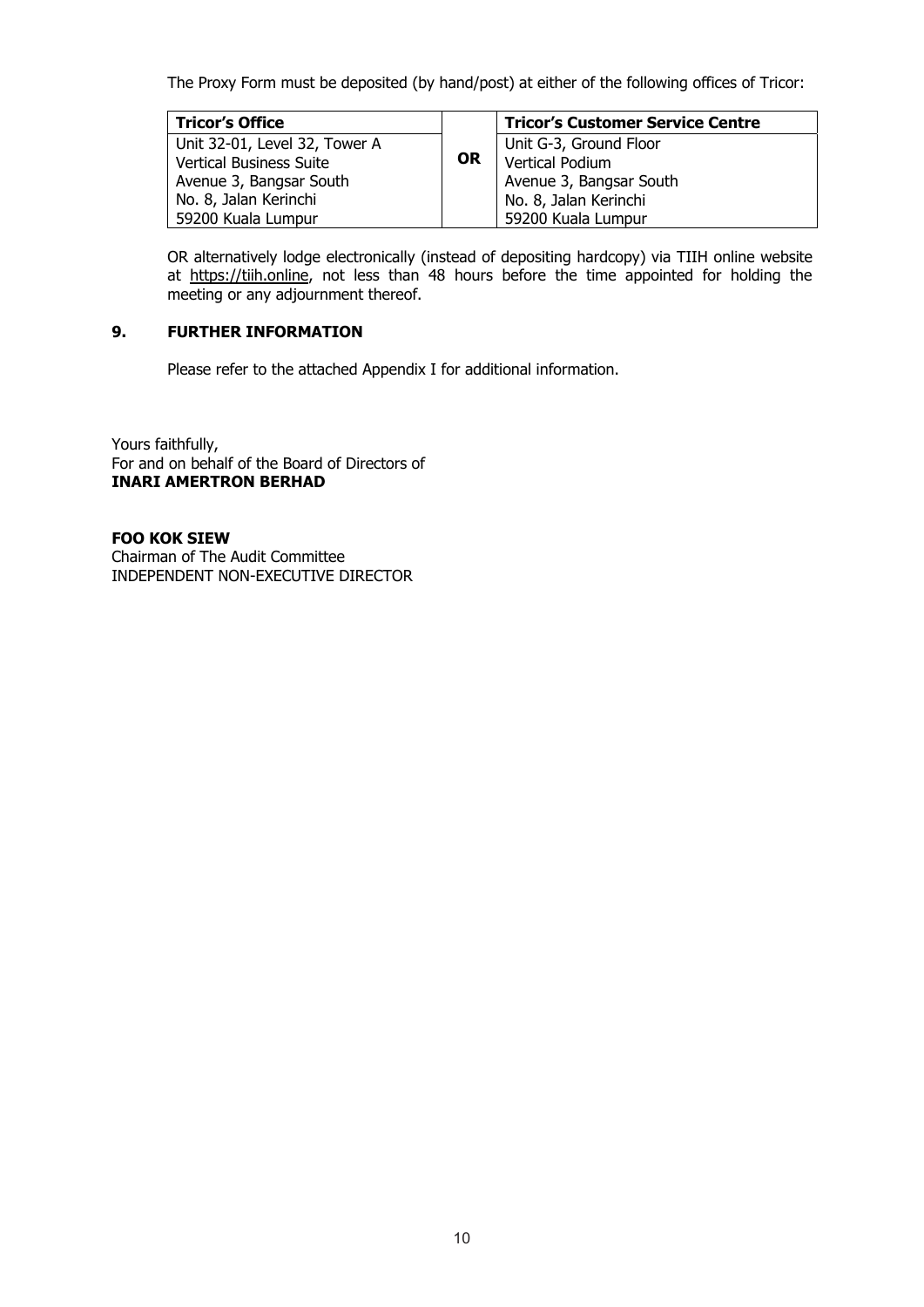# **ADDITIONAL INFORMATION**

# **1. RESPONSIBILITY STATEMENT**

Our Directors have seen and approved this document and they, collectively and individually, accept full responsibility for the accuracy of the information in this document. They confirm that, after making all reasonable enquiries and to the best of their knowledge and belief, there are no false or misleading information in this document or other facts which, if omitted, would make any information in this Statement false or misleading.

# **2. MATERIAL CONTRACTS**

We and our subsidiaries have not entered into any material contracts (not being contracts entered into in the ordinary course of business) during the two (2) years immediately preceding the date of this Circular.

# **3. MATERIAL LITIGATION**

We and our subsidiaries are not engaged in any material litigation, claims or arbitration, either as plaintiff or defendant, which has a material effect on the financial position of our Group and our Directors are not aware of any proceedings, pending or threatened, against our Group or of any fact likely to give rise to any proceedings which might materially and adversely affect the position or business of our Group.

# **4. DOCUMENTS AVAILABLE FOR INSPECTION**

 The following documents or copies of them are available for inspection during normal business hours at the Company's registered office at No. 47-5, The Boulevard, Mid Valley City, Lingkaran Syed Putra, 59200 Kuala Lumpur from Mondays to Fridays (except public holidays) from the date of this document up to and including the date of the AGM:

- (i) Constitution of Inari; and
- (ii) The audited consolidated financial statements of Inari for the two (2) financial years ended 30 June 2020 and 30 June 2021.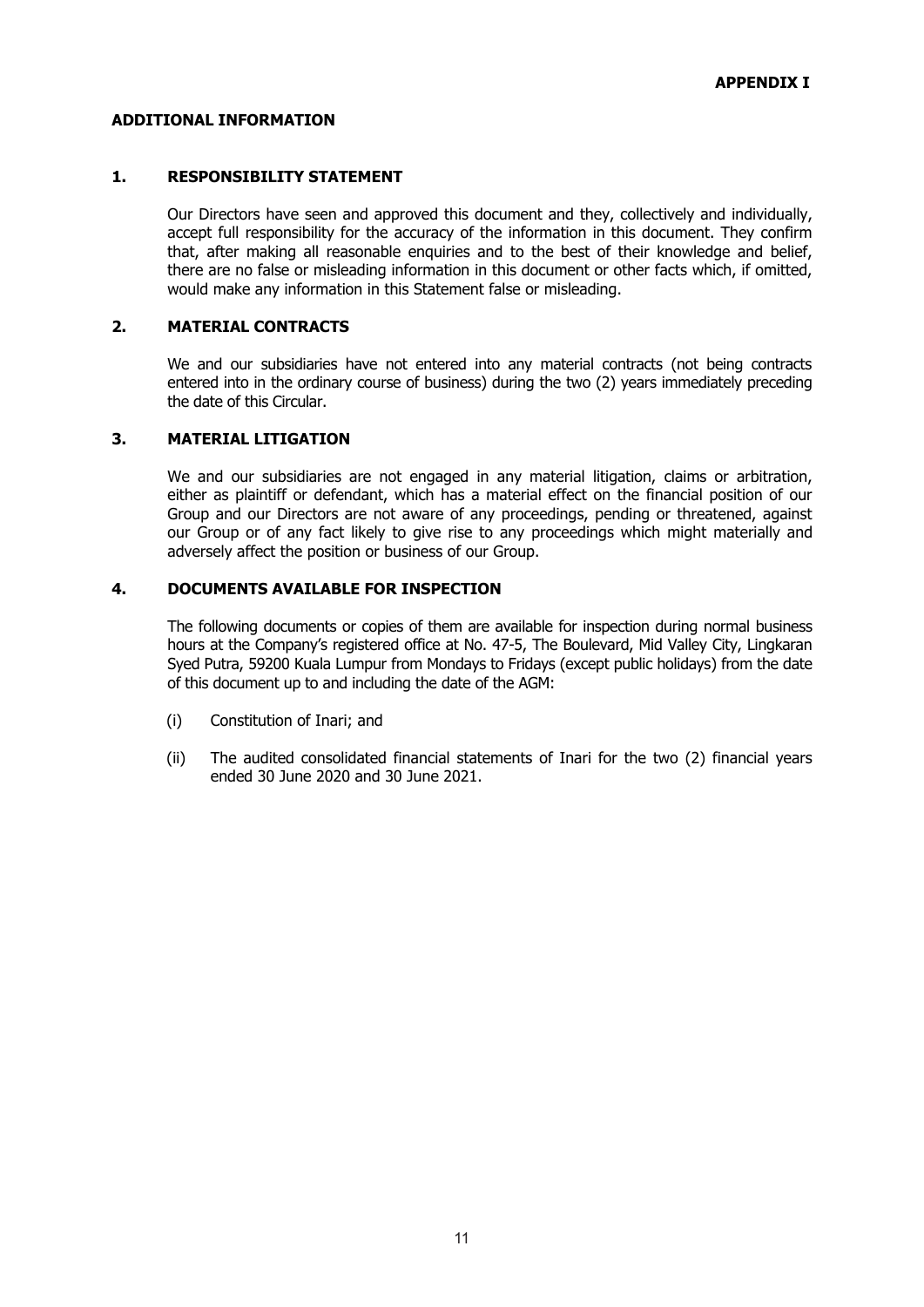# **PART B STATEMENT IN RELATION TO THE PROPOSED RENEWAL OF AUTHORITY FOR THE COMPANY TO PURCHASE ITS OWN SHARES ("PROPOSED RENEWAL OF SHARE BUY-BACK AUTHORITY")**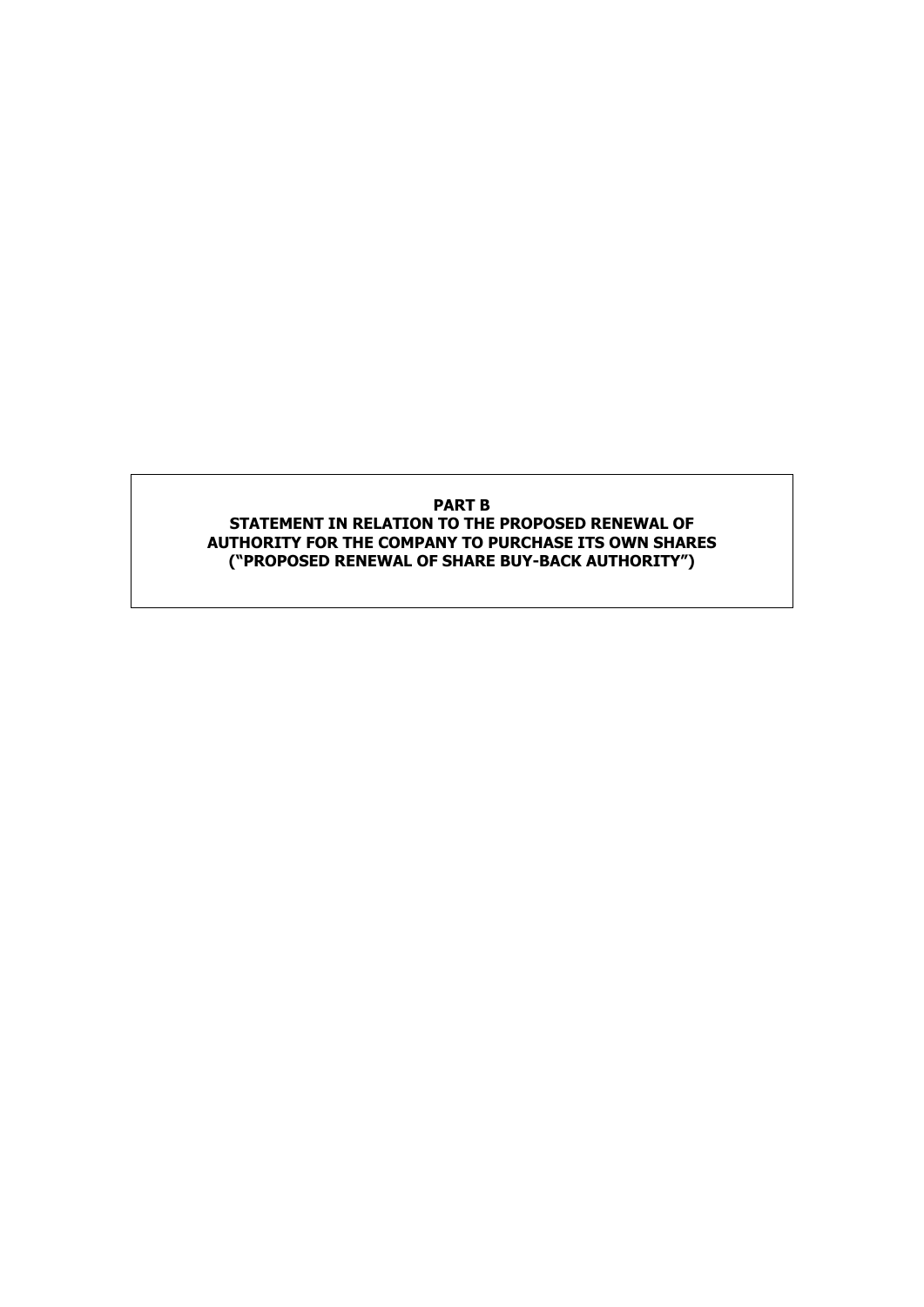# **DEFINITIONS**

The following terms shall apply throughout this document unless the context requires otherwise:

| "Act"                          |    | Companies Act, 2016 and any statutory modification<br>or<br>amendments thereto from time to time                             |  |  |  |
|--------------------------------|----|------------------------------------------------------------------------------------------------------------------------------|--|--|--|
| "AGM"                          |    | <b>Annual General Meeting</b>                                                                                                |  |  |  |
| "Board"                        |    | Board of Directors of Inari                                                                                                  |  |  |  |
| "Bursa Securities"             |    | Bursa Malaysia Securities Berhad (Registration No: 200301033577<br>$(635998-W))$                                             |  |  |  |
| "Code"                         |    | The Malaysian Code on Take-Overs and Mergers, 2016 and any<br>statutory modification or amendments thereto from time to time |  |  |  |
| "EPS"                          |    | Earnings per Share                                                                                                           |  |  |  |
| "ESOS"                         |    | Employees' share option scheme                                                                                               |  |  |  |
| "Inari Group" or "Group"       |    | Inari and its subsidiaries                                                                                                   |  |  |  |
| "Inari Share(s)" or "Share(s)" | ÷. | Ordinary share(s) in Inari                                                                                                   |  |  |  |
| "Inari" or "Company"           |    | Inari Amertron Berhad (Registration No: 201001016131 (1000809-<br>U))                                                        |  |  |  |
| "Listing Requirements"         | ÷. | Main Market Listing Requirements of Bursa Securities, including any<br>amendments thereto that may be made from time to time |  |  |  |
| "LPD"                          |    | 30 September 2021, being the latest practicable date prior to the<br>date of printing of this Statement                      |  |  |  |
| "NA"                           |    | Net assets attributable to ordinary equity holders of the Company                                                            |  |  |  |
| "Outstanding ESOS Options"     | ÷. | 84,584,076 outstanding ESOS options which have been granted but<br>unexercised as well as ESOS options allowed to be granted |  |  |  |
| "Proposed Share Buy-Back"      |    | Proposed share buy-back of up to ten per cent (10%) of the total<br>number of issued shares of the Company                   |  |  |  |
| "Purchased Share(s)"           |    | Shares purchased by the Company pursuant to the Proposed<br>Renewal of Share Buy-Back                                        |  |  |  |
| "Record of Depositors"         |    | A record of securities holders established and maintained by Bursa<br>Malaysia Depository Sdn Bhd                            |  |  |  |
| "RM" and "sen"                 |    | Ringgit Malaysia and sen respectively                                                                                        |  |  |  |
| "Statement"                    |    | This statement to shareholders dated 25 October 2021                                                                         |  |  |  |
| "WAMP"                         |    | Weighted average market price                                                                                                |  |  |  |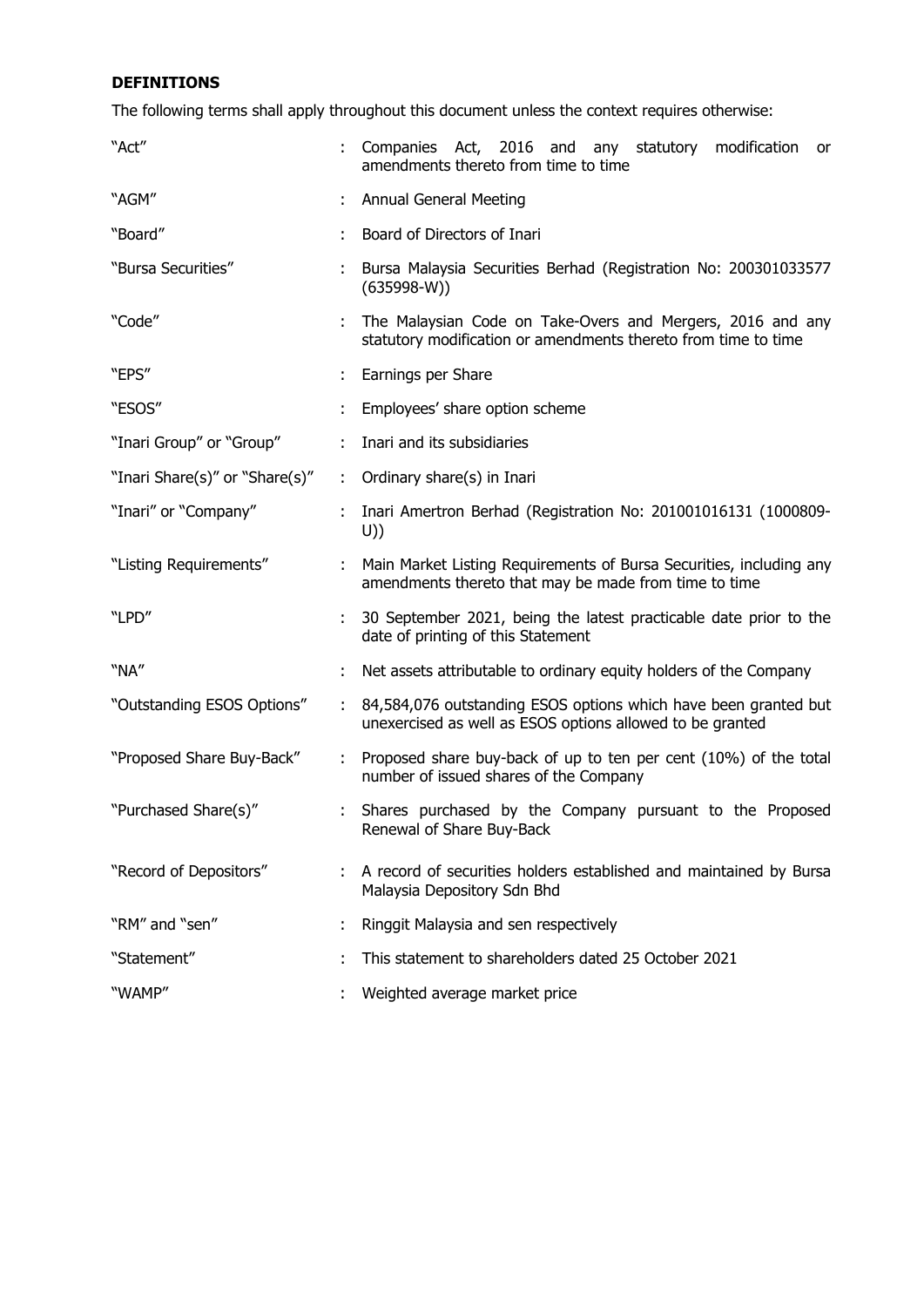All references to "our Company" or "Inari" in this Statement are to Inari Amertron Berhad, references to "our Group" or "Inari Group" are to our Company and our consolidated subsidiaries and references to "we", "us", "our" and "ourselves" are to our Company, and save where the context otherwise requires, our consolidated subsidiaries.

All references to "you" or "your" in this Statement are to the shareholders of our Company.

Words importing the singular shall, where applicable, include the plural and vice versa and words importing the masculine gender shall, where applicable, include the feminine and neuter genders and vice versa. Reference to persons shall include corporations.

All references to the time of day in this Statement are references to Malaysian time. Certain figures in this Statement have been subject to rounding adjustments.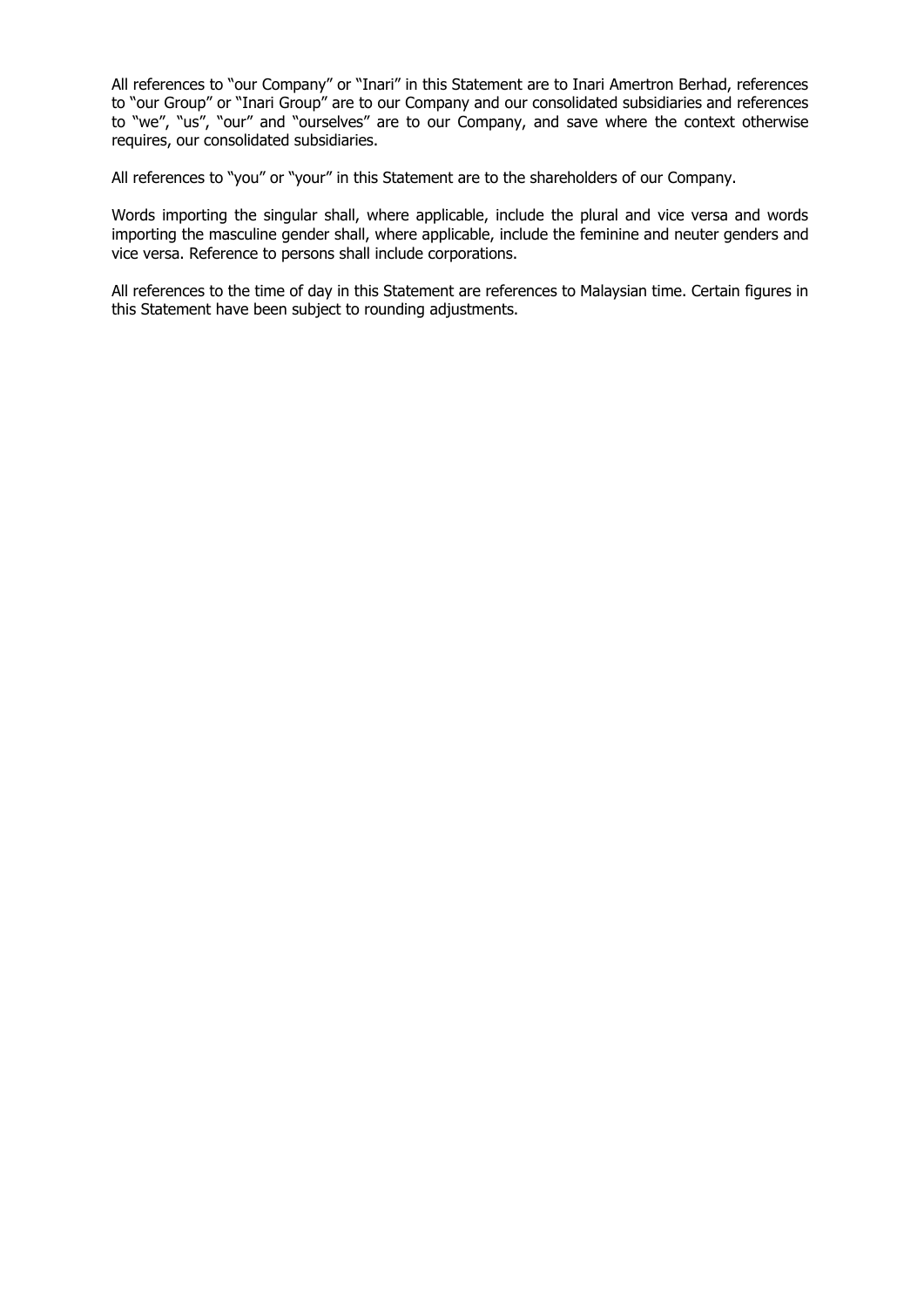

# **INARI AMERTRON BERHAD**  (Registration No: 201001016131 (1000809-U)) (Incorporated in Malaysia)

# **STATEMENT IN RELATION TO THE PROPOSED RENEWAL OF AUTHORITY FOR THE COMPANY TO PURCHASE ITS OWN SHARES ("PROPOSED RENEWAL OF SHARE BUY-BACK AUTHORITY")**

# **1. INTRODUCTION**

At the AGM of the Company held on 25 November 2020, the Company had obtained the shareholders' authority for the Company to purchase its own shares of up to ten per cent (10%) of the Company's total number of issued shares. The said authority shall lapse at the conclusion of the forthcoming AGM, which will be held on 25 November 2021 unless approval of the renewal of the share buy-back authority is obtained from the shareholders of the Company at the forthcoming AGM.

Accordingly, the Board had on 23 September 2021 announced that the Company proposes to seek the approval of the shareholders for the Proposed Renewal of Share Buy-Back Authority.

The purpose of this Statement is to provide you, the shareholders of Inari, with the details of the Proposed Share Buy-Back and seek your approval for the resolution pertaining to the Proposed Renewal of Share Buy-Back Authority to be tabled at the forthcoming 11th AGM of the Company.

# **2. DETAILS OF THE PROPOSED SHARE BUY-BACK**

The authority from the shareholders will be effective immediately upon the passing of the ordinary resolution for the Proposed Renewal of Share Buy-Back Authority at the forthcoming AGM and will continue to be in force until:

- (i) the conclusion of the next AGM of Inari following the AGM at which the ordinary resolution for the Proposed Renewal of Share Buy-Back Authority is passed, at which time it shall lapse unless by ordinary resolution passed at the meeting, the authority is renewed, either unconditionally or subject to conditions;
- (ii) the expiration of the period within which the next AGM after that date is required by law to be held; or
- (iii) revoked or varied by ordinary resolution passed by the shareholders of Inari in a general meeting,

whichever occurs first.

The Proposed Share Buy-Back will be undertaken in accordance with Section 127 of the Act and Chapter 12 of the Listing Requirements. The Inari Shares purchased can be dealt with in the following manner:

(i) cancel the shares so purchased;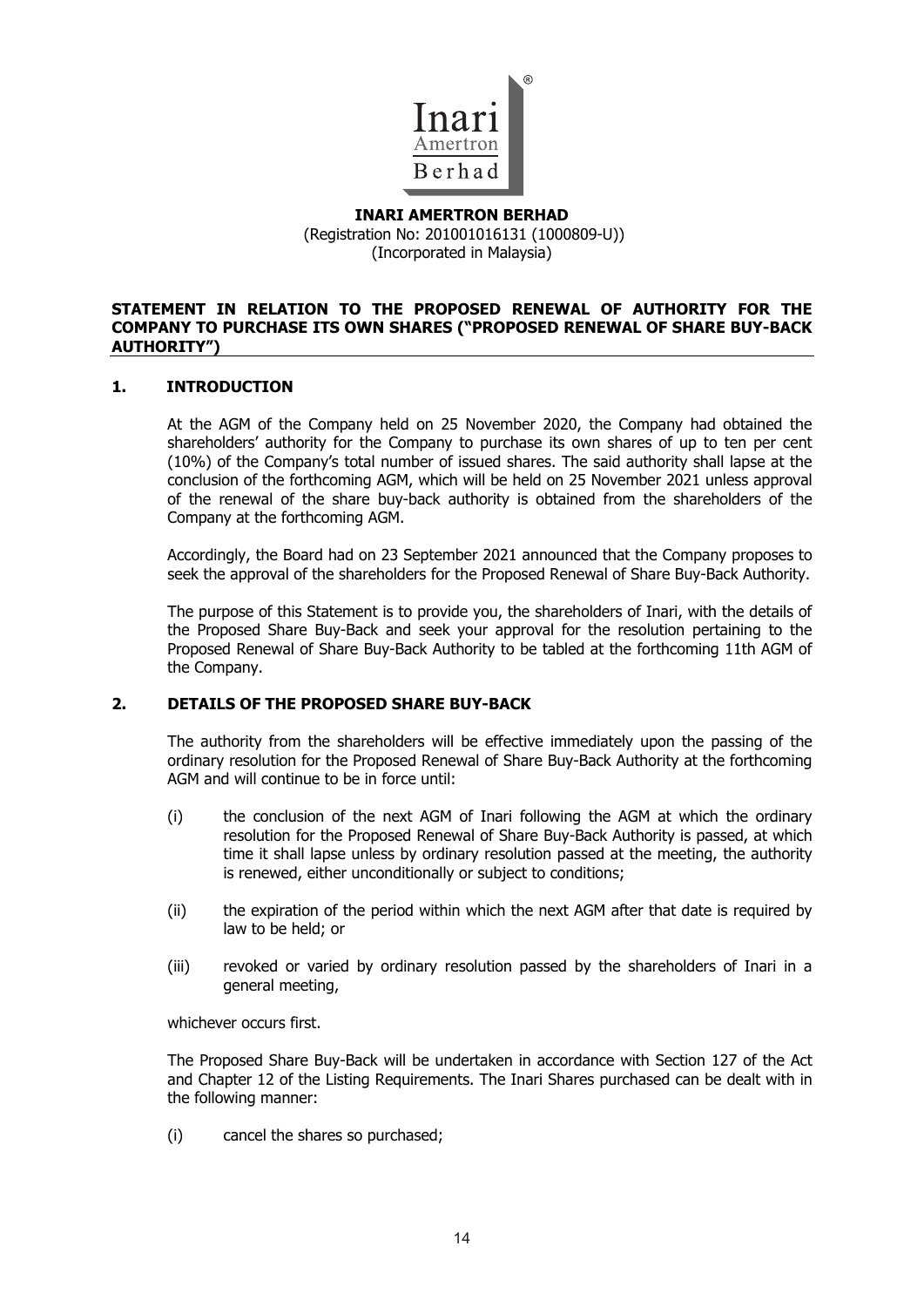- (ii) retain the shares so purchased in treasury, which may be distributed as share dividends to the shareholders and/or resold in accordance with the relevant rules of Bursa Securities and/or transferred for the purposes of an employees' share scheme and/or transferred as purchase consideration and/or cancelled and/or sold, transferred or otherwise be used for such other purposes as the Minister may by order prescribe;
- (iii) retain part of the shares so purchased as treasury shares and cancel the remainder; and/or
- (iv) such other manner as may be permitted by the Act.

# **2.1 Quantum**

The maximum aggregate number of Shares, which may be purchased by our Company, shall not exceed ten per cent (10%) of the total number of issued shares of our Company at any point in time.

Based on the issued shares of Inari as at LPD of 3,684,841,899, the number of shares that can be purchased by the Company is up to 368,484,189 Inari Shares representing up to 10% of the issued shares of the Company.

# **2.2 Maximum amount of funds to be allocated and the source of funds**

The Listing Requirements stipulate that the purchase by a listed company of its own shares must be made wholly out of the retained profits of the listed company. Based on the latest audited financial statements of Inari as at 30 June 2021, the Company has retained profits of RM461.9 million.

The funding for the Proposed Share Buy-Back will be sourced from internally generated funds of the Group and/or external borrowings and the amount shall not exceed the amount of retained profit of the Company. The amount of internally generated funds and/or external borrowings to be utilised will only be determined later, depending on, amongst others, the availability of internally generated funds, the actual number of Shares to be purchased and other relevant factors. The actual number of Shares to be purchased, and the timing of such purchases will depend on, amongst others, the market conditions and sentiments of the stock market as well as the retained profits and the financial resources available to the Inari Group.

If Inari purchases its own Shares using external borrowings, the Board will ensure that Inari Group has sufficient funds to repay the external borrowings and that the repayment will not have any material effect on the cash flow of the Inari Group.

# **2.3 Potential advantages and disadvantages**

The potential advantages and disadvantages of the Proposed Share Buy-Back, if implemented, to the Company and its shareholders are as follows:

Potential advantages:

- (i) allows the Company the flexibility in attaining its desired capital structure;
- (ii) rewards the shareholders in the event that the treasury shares are distributed as share dividends; and
- (iii) mitigates the dilution effects on the EPS of the Inari Group if the Shares purchased are cancelled, hence making the Inari Shares more attractive to investors.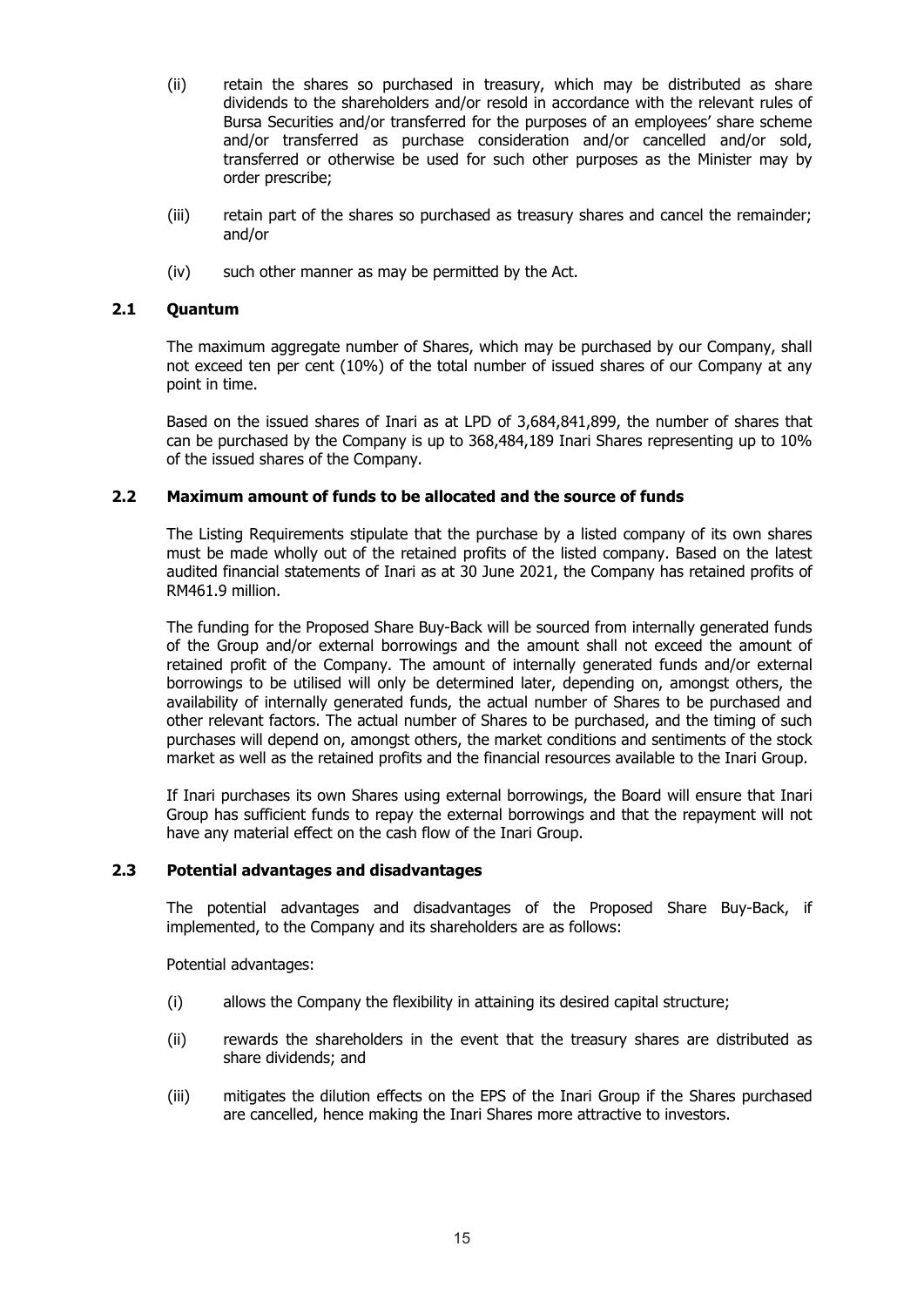Potential disadvantages:

- (i) reduce the financial resources of the Inari Group and may result in the forgoing of better investment opportunities that may emerge in the future; and
- (ii) may result in the reduction of financial resources available for distribution of dividends and/or bonus shares to shareholders in the future as the Proposed Share Buy-Back can only be made out of the retained profit of the Company.

However, these disadvantages are mitigated by the prospect that the financial capacity of the Group may increase, if the Purchased Shares held as treasury shares are re-sold at higher price than their purchase price.

The Proposed Share Buy-Back is not expected to cause any potential material disadvantage to the Company or its shareholders as any share buy-back exercise will be undertaken only after in depth consideration of the financial resources of the Company and of the resultant impact to its shareholders.

The Board will be mindful of the interests of the Company and its shareholders when undertaking the Proposed Share Buy-Back and in the subsequent resale of treasury shares on Bursa Securities, if any.

# **2.4 Public shareholding spread**

Based on the Record of Depositors of the Company as at the LPD, the total percentage of the issued shares of Inari which is held by the public was 82.82%.

The Board will be mindful of the public shareholding spread requirement before making any purchases of its own Shares.

# **2.5 Implication relating to the Code**

As it is not intended for the Proposed Share Buy-Back to trigger the obligation to undertake a mandatory general offer under the Code by any of its substantial shareholders and/or persons acting in concert with them, the Board of Directors of the Company will ensure that only such number of Inari Shares are purchased, retained as treasury shares, cancelled or distributed such that the Code will not be triggered. In this connection, the Board is mindful of the requirements of the Code when making any purchase of Inari Shares pursuant to the Proposed Share Buy-Back.

# **2.6 Purchase price and resale price**

Pursuant to the Listing Requirements, Inari may only purchase its Shares on Bursa Securities at a price which is not more than fifteen percent (15%) above the WAMP of the Inari Shares for the five (5) market days immediately prior to the date of purchase(s). An immediate announcement will be made to Bursa Securities of any purchase(s) of its own Shares on the day of purchase.

Where the Company decides to resell the treasury shares on Bursa Securities or transfer treasury shares pursuant to Section 127(7) of the Act, the Company may only do so at:

- (i) a price which is not less than the WAMP of the Inari Shares for the five (5) market days immediately prior to the resale or transfer; or
- (ii) a discounted price of not more than five percent (5%) to the WAMP of the Inari Shares for the five (5) market days immediately prior to the resale or transfer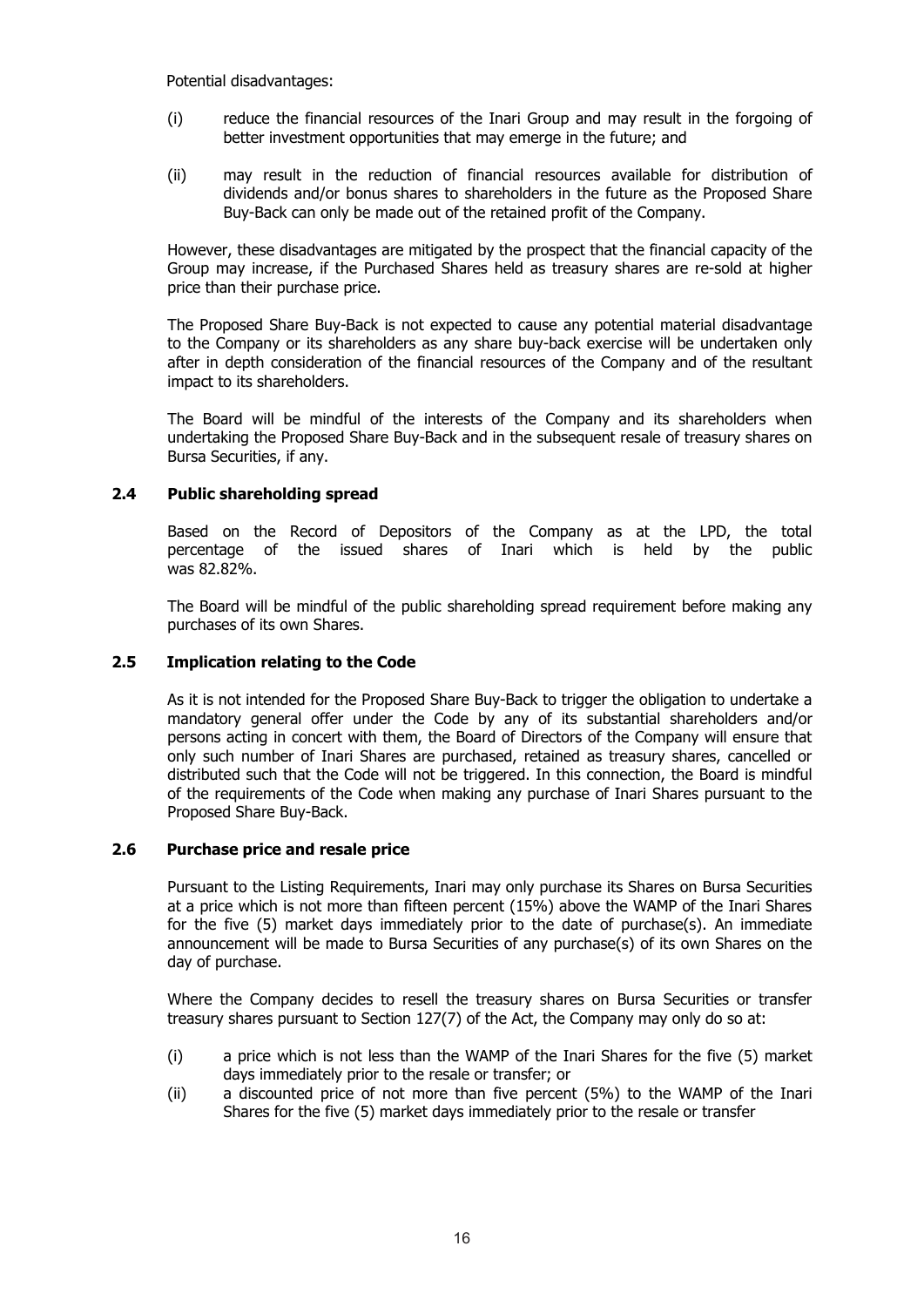provided that:

- (a) the resale or transfer takes place not earlier than thirty (30) days from the date of purchase; and
- (b) the resale or transfer price is not less than the cost of purchase of the Inari Shares being resold or transferred.

# **3. RATIONALE FOR THE PROPOSED SHARE BUY-BACK**

The Proposed Share Buy-Back is undertaken for the following purposes:

- (i) enable the Company to utilise any of the Inari Group's surplus financial resources, which is not immediately required for other uses, to purchase its own Shares from the open market at market prices which the Board views favourable;
- (ii) to stabilise the supply and demand, thereby supporting the fundamental value of the Inari Shares;
- (iii) if the purchased Inari Shares are subsequently cancelled, long-term investors are expected to enjoy a corresponding increase in the value of their investments in the Company with the proportionate strengthening of the EPS of Inari;
- (iv) the purchased Inari Shares can also be held as treasury shares and resold on Bursa Securities at a higher price therefore realising a potential gain without affecting the total issued share capital of the Company; and
- (v) should any treasury shares be distributed as share dividends, this would also serve to reward the shareholders of the Company.

# **4. EFFECTS OF THE PROPOSED SHARE BUY-BACK**

The proforma effects of the Proposed Share Buy-Back on the share capital, NA, earnings, EPS and shareholdings of substantial shareholders and Directors of the Company are set out below based on the following assumptions:

- Minimum Scenario : Assuming none of the Outstanding ESOS Options are exercised before the implementation of the Proposed Share Buy-Back.
- Maximum Scenario : Assuming all of the Outstanding ESOS Options are exercised before the implementation of the Proposed Share Buy-Back.

# **4.1 Share capital**

The effects of the Proposed Share Buy-Back on the issued shares of the Company are set out below:

|                                                                                               | <b>Minimum Scenario</b><br><b>No. of Inari Shares</b> | <b>Maximum Scenario</b><br><b>No. of Inari Shares</b> |
|-----------------------------------------------------------------------------------------------|-------------------------------------------------------|-------------------------------------------------------|
| Issued shares as at LPD                                                                       | 3,684,841,899                                         | 3,684,841,899                                         |
| full<br>issued<br>assuming<br>exercise<br>_of<br>To.<br>be<br><b>Outstanding ESOS Options</b> |                                                       | 84,584,076                                            |
|                                                                                               | 3,684,841,899                                         | 3,769,425,975                                         |
| To be purchased and cancelled pursuant to the<br>Proposed Share Buy-Back                      | (368, 484, 189)                                       | (376, 942, 597)                                       |
|                                                                                               | 3,316,357,710                                         | 3,392,483,378                                         |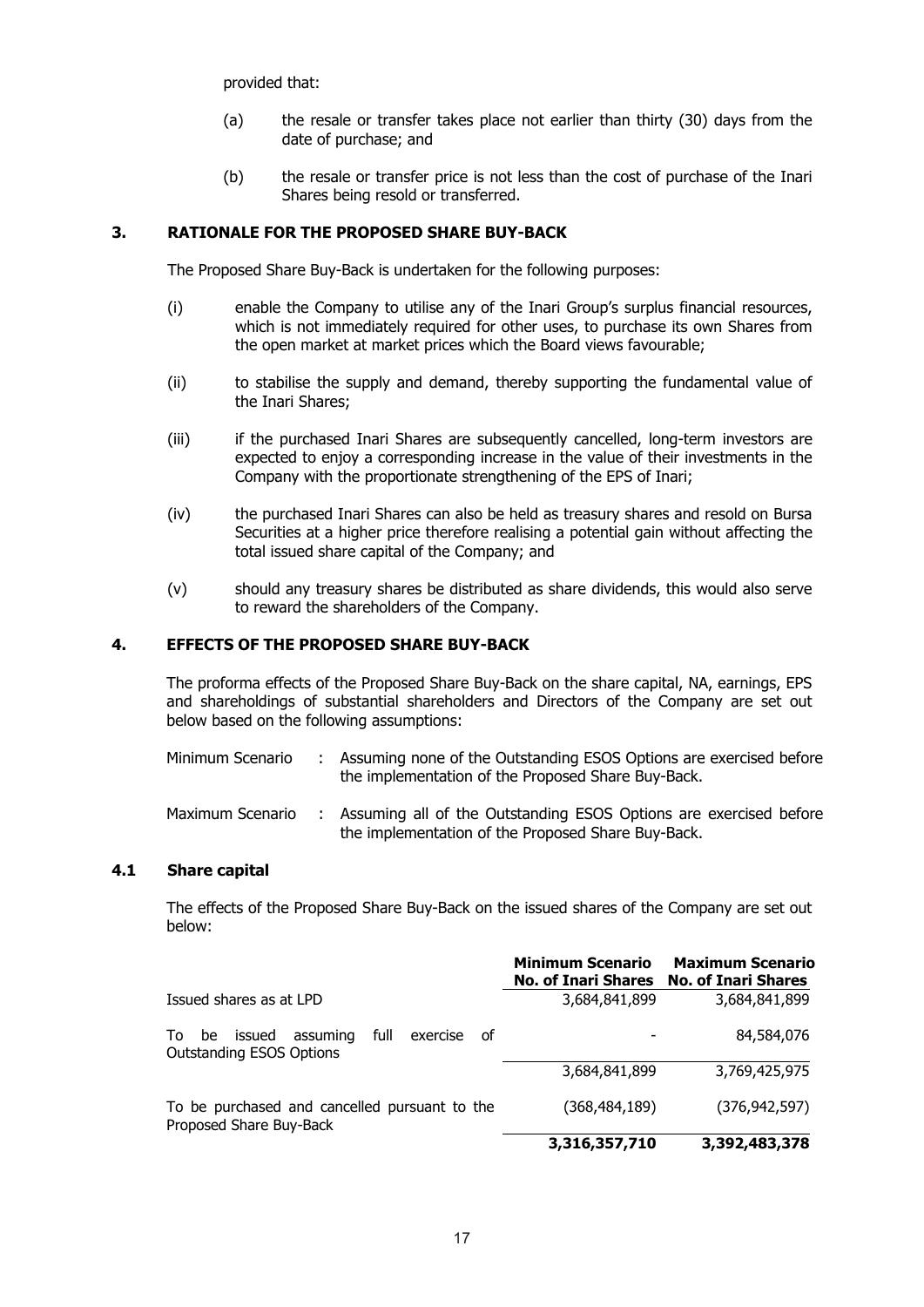### **Minimum Scenario Maximum Scenario No. of Inari Shares No. of Inari Shares**

|  | <b>Enlarged issued shares</b> |                                        |  | 3,400,941,786 | 3,392,483,378 |
|--|-------------------------------|----------------------------------------|--|---------------|---------------|
|  |                               | <b>Outstanding ESOS Options</b>        |  |               |               |
|  |                               | To be issued assuming full exercise of |  | 84,584,076    |               |

The effect of the Proposed Share Buy-Back on the issued shares of the Company will depend on the intention of the Board with regards to the treatment of the Purchased Shares. If the Purchased Shares are cancelled, the issued shares will be reduced by the number of Shares so cancelled. Conversely, if the purchased Inari Shares are retained as treasury shares, resold or distributed to the shareholders, the Proposed Share Buy-Back will not have any effect on the issued shares of the Company. Nevertheless, certain rights (such as voting rights) attached to the Purchased Shares will be suspended when held as treasury shares.

# **4.2 NA and gearing**

The effect of the Proposed Share Buy-Back on the NA per Share will depend on the actual purchase prices of the Inari Shares. If all the Inari Shares purchased are cancelled, the Proposed Share Buy-Back will reduce the NA per Share if the purchase price exceeds the NA per Share at the time of the purchase. Conversely, the NA per Share will increase if the purchase price is below the NA per Share at the time of the purchase.

The NA will decrease if the Purchased Shares are retained as treasury shares due to the accounting requirement for treasury shares to be carried at cost resulting in a decrease by the cost of the treasury shares.

If the treasury shares are subsequently resold on Bursa Securities, the NA upon the resale will increase if the Company realises a gain from the resale, and vice-versa. If the treasury shares are distributed as dividends, the NA of the Inari Group will be reduced by the cost of the treasury shares.

The effects of the Proposed Share Buy-Back on the gearing of the Group will depend on the proportion of borrowing utilised to fund any purchase of Inari Shares. At this juncture, Inari has not determined whether to use any form of borrowings for purposes of the Proposed Share Buy-Back. Nevertheless, all else being equal, assuming that the treasury shares are retained by the Company and no borrowing is being utilised to fund any purchase of Inari Shares, the Proposed Share Buy-Back may increase the gearing of the Group as the equity will be reduced by the cost of shares acquired and held as treasury shares.

# **4.3 Earnings and EPS**

The effects of the Proposed Share Buy-Back will depend on the purchase price(s) of the Inari Shares and the effective funding cost, if any, or any loss in interest income to the Inari Group.

Assuming the Purchased Shares are retained as treasury shares and resold, the effects on the earnings of the Inari Group will depend on the actual selling price(s), the number of the treasury shares resold, and the effective gain or interest savings arising from the exercises.

If the Purchased Shares are cancelled, the Proposed Share Buy-Back will increase the EPS of the Inari Group provided that the income foregone and interest expenses incurred on the Purchased Shares are less than the EPS before the Proposed Share Buy-Back.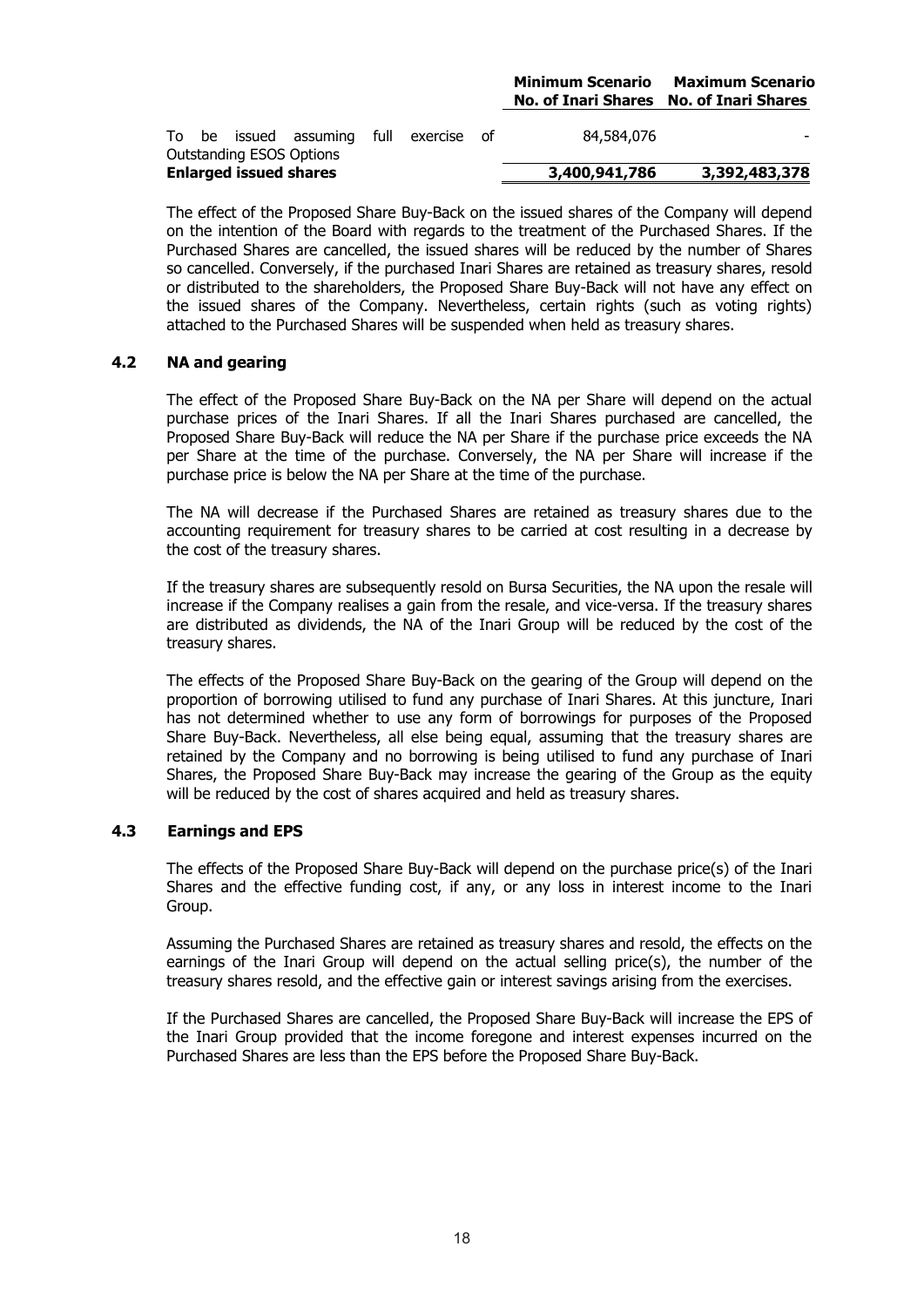# **4.4 Working capital**

The Proposed Share Buy-Back, when implemented, will reduce the working capital of the Inari Group, with the quantum depending on the purchase price(s) and the actual number of Inari Shares bought back. However, the Board believes that the Proposed Share Buy-Back will not have any material effect on the working capital of the Group.

# **4.5 Existing convertible securities**

Save for the 84,584,076 Outstanding ESOS Options, the Company does not have any other outstanding convertible securities as at the LPD.

The Proposed Share Buy-Back will not have any effect on the Outstanding ESOS Options.

# **4.6 Dividends**

Assuming the Proposed Share Buy-Back is implemented in full and the dividend quantum is maintained at historical levels, if the Inari Shares so purchased are cancelled, the Proposed Share Buy-Back will have the effect of increasing the dividend rate of Inari as a result of the reduction in the number of issued shares of Inari.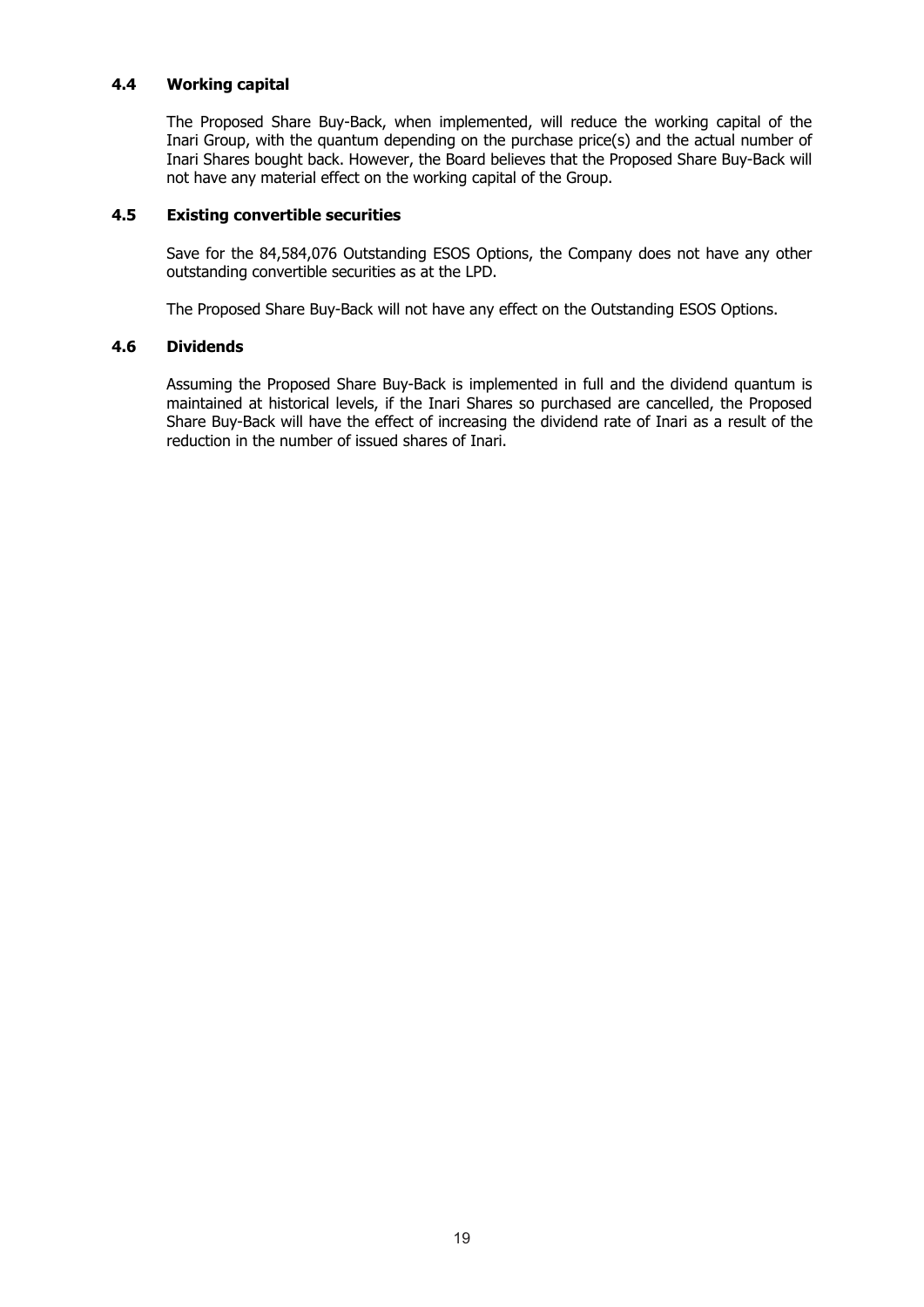# Substantial shareholders' shareholding **4.7 Substantial shareholders' shareholding**  4.7

The effect of the Proposed Share Buy-Back on the shareholdings of the substantial shareholders of Inari is set out below: The effect of the Proposed Share Buy-Back on the shareholdings of the substantial shareholders of Inari is set out below:

# **Minimum Scenario Minimum Scenario**

|                                      |                                     |           |                 |              |               | కి                 |                              | 15.33<br>0.33                          | 15.90                       | 1.12                                                      |                          |              |
|--------------------------------------|-------------------------------------|-----------|-----------------|--------------|---------------|--------------------|------------------------------|----------------------------------------|-----------------------------|-----------------------------------------------------------|--------------------------|--------------|
| (III)<br>After (II) and assuming all | <b>Outstanding ESOS Options are</b> |           | Indirect        | ბ.<br>No. of | Shares        | $\left[000\right]$ | 542,210                      | 11,207                                 | 540,694                     | 38,200                                                    |                          |              |
|                                      |                                     | exercised |                 |              |               |                    |                              | 0.15<br>12.49                          |                             | 8.67                                                      | 7.82                     |              |
|                                      |                                     |           | Direct          | No.of        | <b>Shares</b> | [000]              |                              | 5,170<br>424,769                       |                             | 294,957                                                   | 266,115                  |              |
|                                      |                                     |           |                 |              |               | S<br>0             |                              | 16.34<br>0.34                          | 16.30                       | 1.15                                                      |                          |              |
|                                      | After the Proposed Share Buy-       | Back      | Indirect        | No.of        | <b>Shares</b> | (000)              | 542,210                      | 11,207                                 | 540,694                     | 38,200                                                    |                          |              |
| 冝                                    |                                     |           |                 |              |               |                    |                              | $0.12$<br>$12.81$                      |                             | 8.89                                                      | 8.02                     |              |
|                                      |                                     |           | Direct          | No.of        | <b>Shares</b> | (000)              | 3,874                        | 424,769                                |                             | 294,957                                                   | 266,115                  |              |
|                                      |                                     |           |                 |              |               | కి                 | 14.71                        | 0.30                                   | 14.67                       | 1.04                                                      |                          |              |
|                                      |                                     |           | <b>Tndirect</b> | ិ<br>2       | Shares        | (000)              | 542,210                      | 11,207                                 | 540,694                     | 38,200                                                    |                          |              |
| Ξ                                    |                                     | As at LPD |                 |              |               | <u>ಲ್</u>          |                              | $\frac{11}{11}$                        |                             | 8.00                                                      | 7.22                     |              |
|                                      |                                     |           | <b>Direct</b>   | No.of        | <b>Shares</b> | (000)              | 3,874                        | 424,769                                |                             | 294,957                                                   | 266,115                  |              |
|                                      |                                     |           |                 |              |               |                    | Dato' Sri Thong Kok Khee (1) | Insas Technology Berhad <sup>(2)</sup> | Insas Berhad <sup>(3)</sup> | Kumpulan Wang Persaraan<br>(Diperbadankan) <sup>(4)</sup> | Employees Provident Fund | <b>Board</b> |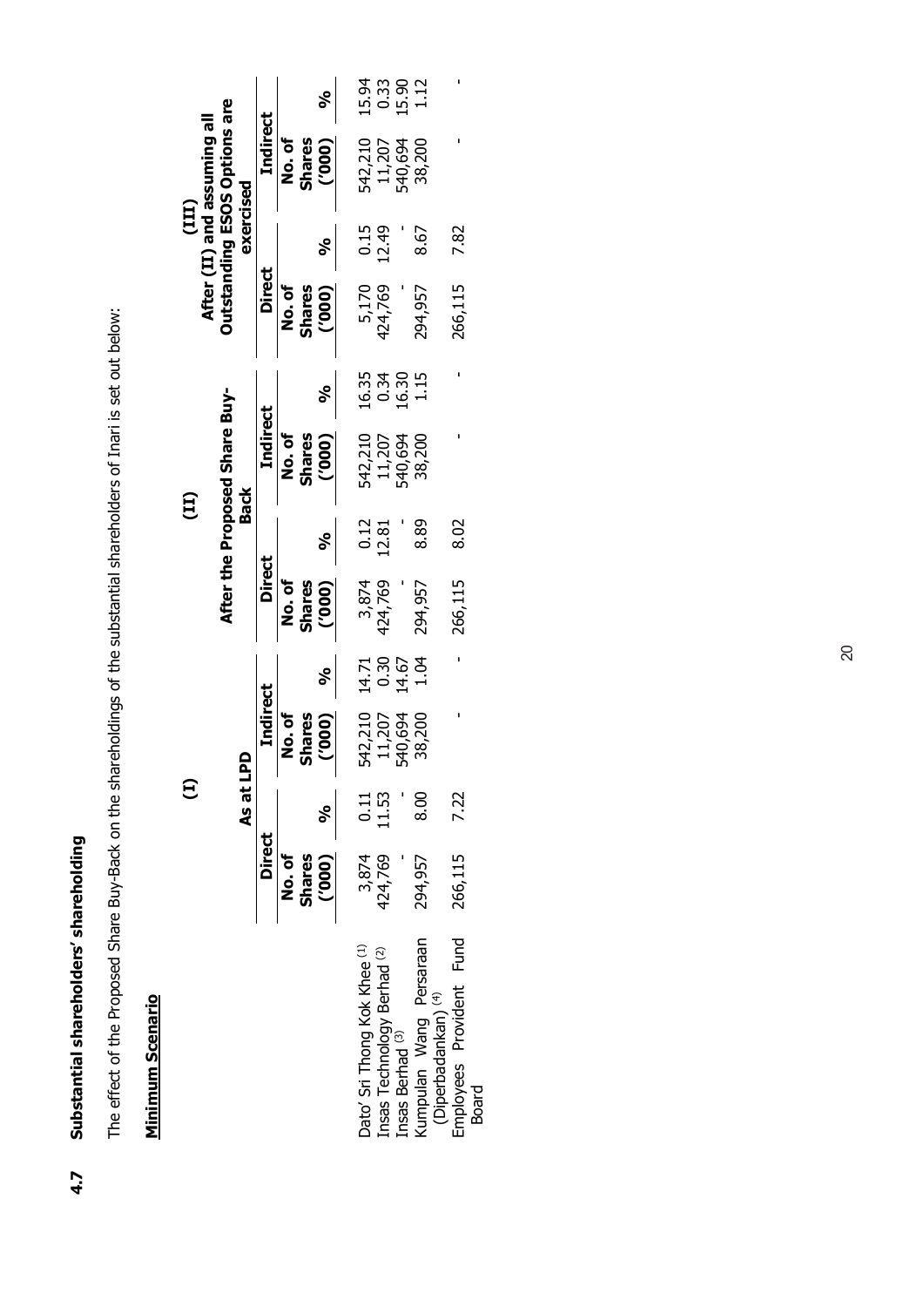| í |  |
|---|--|
|   |  |
|   |  |
|   |  |
|   |  |
|   |  |
|   |  |
|   |  |

|                                                           |                        | Ξ               |                     |                        |                        | $\overline{11}$      |                                                        |                        |                        | (III)          |                                   |                                    |
|-----------------------------------------------------------|------------------------|-----------------|---------------------|------------------------|------------------------|----------------------|--------------------------------------------------------|------------------------|------------------------|----------------|-----------------------------------|------------------------------------|
|                                                           |                        | As at LP        | ē                   |                        |                        |                      | Assuming all Outstanding ESOS<br>Options are exercised |                        |                        | Share Buy-Back | After (II) and after the Proposed |                                    |
|                                                           | <b>Direct</b>          |                 | Indirect            |                        | <b>Direct</b>          |                      | <b>Indirect</b>                                        |                        | <b>Direct</b>          |                | <b>Indirect</b>                   |                                    |
|                                                           | No.of<br><b>Shares</b> |                 | Shares<br>o.<br>No. |                        | No.of<br><b>Shares</b> |                      | No.of<br>Shares                                        |                        | No.of<br><b>Shares</b> |                | No.of<br><b>Shares</b>            |                                    |
|                                                           | (000)                  | $\frac{8}{3}$   | (000)               | కి                     | (000)                  |                      | (000)                                                  | నీ                     | (000)                  | నీ             | (000)                             | నీ                                 |
| Dato' Sri Thong Kok Khee (1)                              | 3,874                  | $\frac{11}{11}$ | 542,210             |                        | 5,170                  | $\frac{0.14}{11.27}$ | 542,210                                                |                        | 5,170                  | 0.15<br>12.52  | 542,210                           |                                    |
| Insas Technology Berhad <sup>(2)</sup>                    | 424,769                |                 | 11,207              | 14.71<br>0.30<br>14.67 | 424,769                |                      | 11,207                                                 | 14.38<br>0.37<br>14.34 | 124,769                |                | 11,207                            | 10 0 10 11<br>10 11 11<br>10 11 11 |
| Insas Berhad <sup>(3)</sup>                               |                        |                 | 540,694             |                        |                        |                      | 540,694                                                |                        |                        |                | 540,694                           |                                    |
| Kumpulan Wang Persaraan<br>(Diperbadankan) <sup>(4)</sup> | 294,957                | 8.00            | 38,200              | 1.04                   | 294,957                | 7.82                 | 38,200                                                 | $1.01$                 | 294,957                | 8.69           | 38,200                            |                                    |
| Employees Provident Fund<br><b>Board</b>                  | 266,115                | 7.22            |                     |                        | 266,115                | 7.06                 |                                                        |                        | 266,115                | 7.84           |                                   |                                    |

Notes:

- (1) Direct interest and deemed interest by virtue of Section 8(4) and Section 59(11) of the Act held through Insas Berhad, Immobillaire Holdings Pte Ltd Direct interest and deemed interest by virtue of Section 8(4) and Section 59(11) of the Act held through Insas Berhad, Immobillaire Holdings Pte Ltd and children. and children.  $\begin{array}{c}\n\text{1}\n\end{array}$ 
	- (2) Direct interest and deemed interest by virtue of Section 8(4) of the Act held through subsidiary. Direct interest and deemed interest by virtue of Section 8(4) of the Act held through subsidiary.  $\widehat{c}$   $\widehat{c}$   $\widehat{\tau}$ 
		- (3) Deemed interest by virtue of Section 8(4) of the Act held through subsidiaries. Deemed interest by virtue of Section 8(4) of the Act held through subsidiaries.
- (4) Direct interest and deemed interest held through fund managers. Direct interest and deemed interest held through fund managers.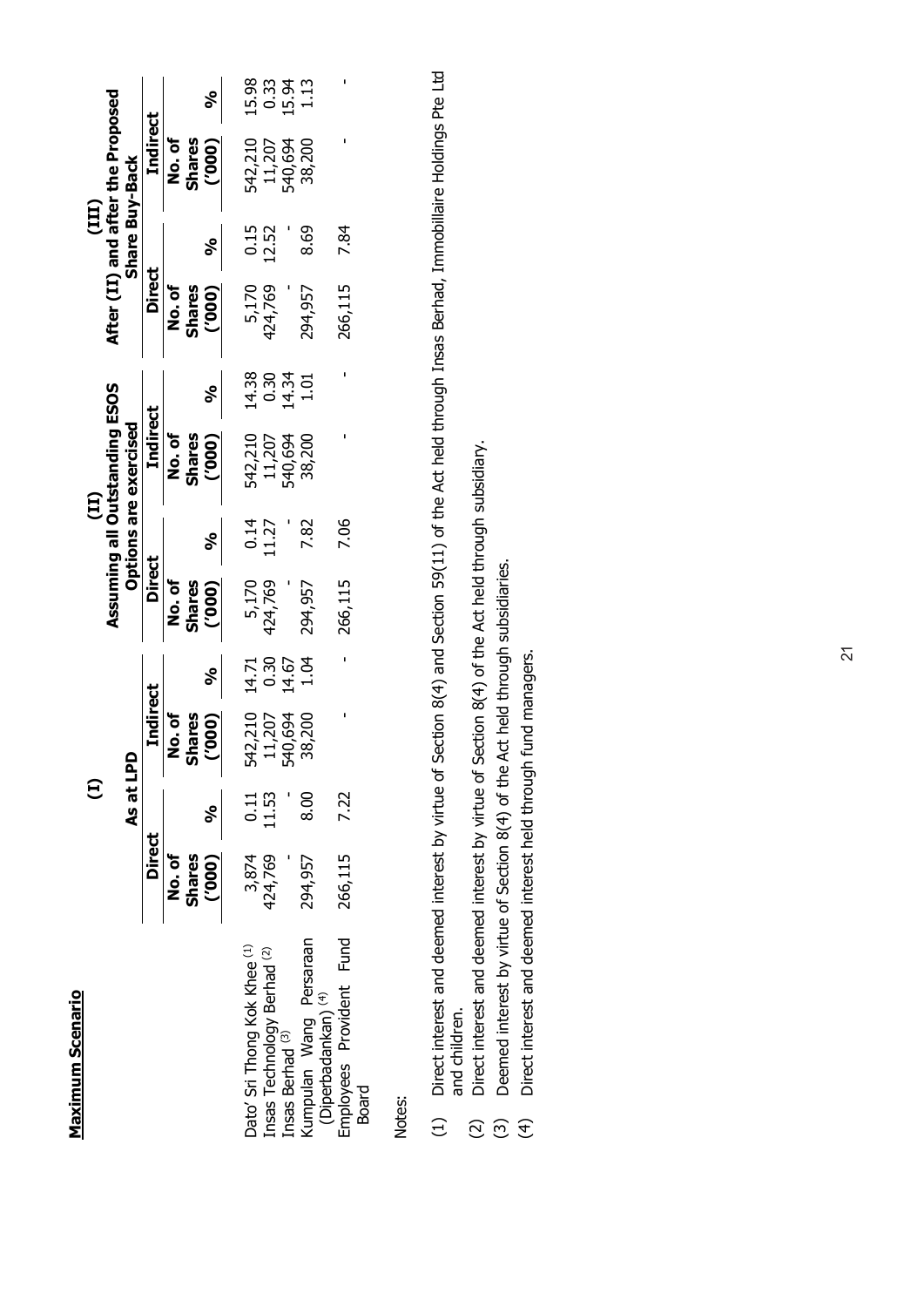Directors' shareholdings **4.8 Directors' shareholdings**   $4.8$  The effect of the Proposed Share Buy-Back on the shareholdings of the Directors of Inari is set out below: The effect of the Proposed Share Buy-Back on the shareholdings of the Directors of Inari is set out below:

# **Minimum Scenario Minimum Scenario**

|                                                                                                             |                        | Ξ            |                         |       |                        | $\overline{11}$ |                               |       |                 | (III)          |                                                                    |       |
|-------------------------------------------------------------------------------------------------------------|------------------------|--------------|-------------------------|-------|------------------------|-----------------|-------------------------------|-------|-----------------|----------------|--------------------------------------------------------------------|-------|
|                                                                                                             |                        |              |                         |       |                        |                 | After the Proposed Share Buy- |       |                 |                | <b>Outstanding ESOS Options are</b><br>After (II) and assuming all |       |
|                                                                                                             |                        | As at LI     | <u>ଇ</u>                |       |                        | <b>Back</b>     |                               |       |                 | exercised      |                                                                    |       |
|                                                                                                             | <b>Direct</b>          |              | <b>Indirect</b>         |       | <b>Direct</b>          |                 | <b>Indirect</b>               |       | <b>Direct</b>   |                | <b>Indirect</b>                                                    |       |
|                                                                                                             | No.of<br><b>Shares</b> |              | No. of<br><b>Shares</b> |       | No.of<br><b>Shares</b> |                 | No. of<br><b>Shares</b>       |       | No.of<br>Shares |                | No.of<br><b>Shares</b>                                             |       |
|                                                                                                             | (000)                  | నీ           | (000)                   | నీ    | (000)                  | నీ              | (000)                         | నీ    | (000)           | నీ             | (000)                                                              | నీ    |
| Y.A.M. Tengku Puteri Seri<br>Tengku Hajjah<br>Binti Almarhum<br>Sultan Haji Ahmad Shah,<br>Kemala<br>Aishah | 538                    | 0.01         |                         |       | 538                    | 0.02            |                               |       | 2,410           | 0.07           |                                                                    |       |
| DK(II), SIMP<br>Dato' Sri Thong Kok Khee <sup>(1)</sup>                                                     |                        |              | 542,210                 | 14.71 |                        |                 | 542,210                       | 16.35 | 5,170           |                | 542,210                                                            | 15.94 |
| Dato' Dr Tan Seng Chuan                                                                                     | 3,874<br>1,650         | 11<br>0.5    |                         |       | 3,874<br>1,650         | 0.15<br>0.07    |                               |       | 2,946           | $0.15$<br>0.09 |                                                                    |       |
| au Kean Cheong <sup>(2)</sup>                                                                               | 25,371                 | 0.69         | 13,383                  | 0.36  | 25,371                 |                 | 13,383                        | 0.40  | 43,458          | 28503200       | 13,383                                                             | 0.39  |
| Dato' Wong Gian Kui                                                                                         |                        |              |                         |       |                        |                 |                               |       | 1,728           |                |                                                                    |       |
| Ho Phon Guan                                                                                                | 33,840                 | 0.36<br>0.26 |                         |       |                        | $1.02$<br>0.29  |                               |       | 35,136          |                |                                                                    |       |
| Mai Mang Lee (3)                                                                                            | 9,755                  |              | 1,875                   | 0.05  | 33,840<br>9,755        |                 | 1,875                         | 0.06  | 13,279          |                | 1,875                                                              | 0.06  |
| Jh Seong Lye                                                                                                |                        |              |                         |       |                        |                 |                               |       | 288             |                |                                                                    |       |
| Foo Kok Siew                                                                                                | 160                    | ⋇            |                         |       | 160                    |                 |                               |       | 880             |                |                                                                    |       |
| Datuk Phang Ah Tong                                                                                         |                        |              |                         |       |                        |                 |                               |       |                 |                |                                                                    |       |
| Ahmad Ridzuan Bin Wan                                                                                       |                        |              |                         |       |                        |                 |                               |       |                 |                |                                                                    |       |
| Idrus                                                                                                       |                        |              |                         |       |                        |                 |                               |       |                 |                |                                                                    |       |
| Thong Mei Chuen                                                                                             | 680                    | 0.02         |                         |       | 680                    | 0.02            |                               |       | 680             | 0.02           |                                                                    |       |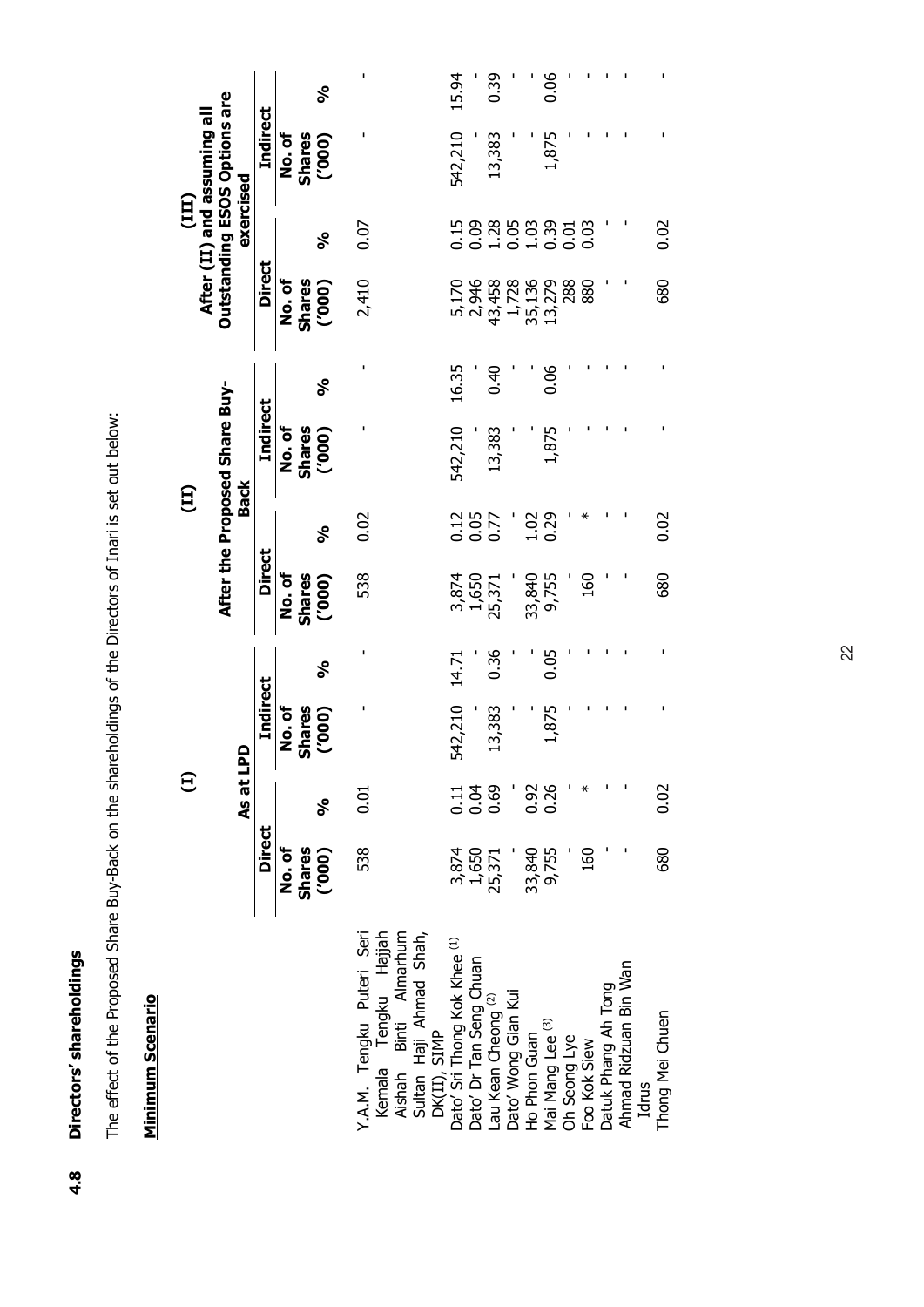|                                                         |                                 | Ξ                 |                                       |       |                                       |                         |                                       |       |                           |                |                                            |       |
|---------------------------------------------------------|---------------------------------|-------------------|---------------------------------------|-------|---------------------------------------|-------------------------|---------------------------------------|-------|---------------------------|----------------|--------------------------------------------|-------|
|                                                         |                                 |                   |                                       |       |                                       |                         | (II)<br>Assuming all Outstanding ESOS |       |                           |                | (III)<br>After (II) and after the Proposed |       |
|                                                         |                                 | As at LP          | $\Omega$                              |       |                                       |                         | Options are exercised                 |       |                           | Share Buy-Back |                                            |       |
|                                                         | <b>Direct</b>                   |                   | <b>Indirect</b>                       |       | <b>Direct</b>                         |                         | Indirect                              |       | <b>Direct</b>             |                | <b>Indirect</b>                            |       |
|                                                         | No.of<br><b>Shares</b><br>(000) | నీ                | o.<br>No.of<br><b>Shares</b><br>(000) | నీ    | ້<br>2<br>2<br><b>Shares</b><br>(000) | నీ                      | No.of<br>Shares<br>(000)              | నీ    | No.of<br>Shares<br>(000)  | ್ಠೆ            | ზ<br>20<br><b>Shares</b><br>(000)          | ್ಠೆ   |
| Y.A.M. Tengku Puteri Seri                               | 538                             | 0.01              | ı                                     |       | 2,410                                 | 0.06                    |                                       |       | 2,410                     | 0.07           |                                            |       |
| Aishah Binti Almarhum<br>Tengku Hajjah<br>Kemala        |                                 |                   |                                       |       |                                       |                         |                                       |       |                           |                |                                            |       |
| Sultan Haji Ahmad Shah,                                 |                                 |                   |                                       |       |                                       |                         |                                       |       |                           |                |                                            |       |
| DK(II), SIMP<br>Dato' Sri Thong Kok Khee <sup>(1)</sup> | 3,874                           |                   | 542,210                               | 14.71 |                                       |                         | 542,210                               | 14.38 | 5,170                     |                | 542,210                                    | 15.98 |
| Dato' Dr Tan Seng Chuan                                 | 1,650                           | $\frac{11}{0.05}$ |                                       |       | 5,170<br>2,946                        |                         |                                       |       | 2,946                     |                |                                            |       |
| au Kean Cheong <sup>(2)</sup>                           | 25,371                          | 0.69              | 13,383                                | 0.36  | 43,458                                |                         | 13,383                                | 0.36  | 43,458                    |                | 13,383                                     | 0.39  |
| Jato' Wong Gian Kui                                     |                                 |                   |                                       |       | 1,728                                 |                         |                                       |       | 1,728<br>35,136<br>13,279 |                |                                            |       |
| Ho Phon Guan                                            |                                 | 0.92              |                                       |       | 35,136<br>13,279                      |                         |                                       |       |                           |                |                                            |       |
| Mai Mang Lee (3)                                        | 33,840<br>9,755                 | 0.26              | 1,875                                 | 0.05  |                                       | 181985100<br>1919551000 | 1,875                                 | 0.05  |                           |                | 1,875                                      | 0.06  |
| Oh Seong Lye                                            |                                 |                   |                                       |       | 288                                   |                         |                                       |       | 288                       |                |                                            |       |
| Foo Kok Siew                                            | 160                             | ⋇                 |                                       |       | 880                                   |                         |                                       |       |                           |                |                                            |       |
| Datuk Phang Ah Tong                                     |                                 |                   |                                       |       |                                       |                         |                                       |       |                           |                |                                            |       |
| Ahmad Ridzuan Bin Wan                                   |                                 |                   |                                       |       |                                       |                         |                                       |       |                           |                |                                            |       |
| Idrus                                                   |                                 |                   |                                       |       |                                       |                         |                                       |       |                           |                |                                            |       |
| Thong Mei Chuen                                         | 680                             | 0.02              |                                       |       | 680                                   | 0.02                    |                                       |       | 680                       | 0.02           |                                            |       |
|                                                         |                                 |                   |                                       |       |                                       |                         |                                       |       |                           |                |                                            |       |

Notes:

- \* Negligible
- Negligible<br>Direct interest and deemed interest by virtue of Section 8(4) and Section 59(11) of the Act held through Insas Berhad, Immobillaire Holdings Pte<br>Ltd and children. (1) Direct interest and deemed interest by virtue of Section 8(4) and Section 59(11) of the Act held through Insas Berhad, Immobillaire Holdings Pte Ltd and children.  $\ast$   $\widehat{\Xi}$ 
	- Direct interest and deemed interest by virtue of Section 59(11) of the Act held through spouse. (2) Direct interest and deemed interest by virtue of Section 59(11) of the Act held through spouse.  $\widehat{c}$   $\widehat{c}$
- (3) Direct interest and deemed interest by virtue of Section 59(11) of the Act held through children. Direct interest and deemed interest by virtue of Section 59(11) of the Act held through children.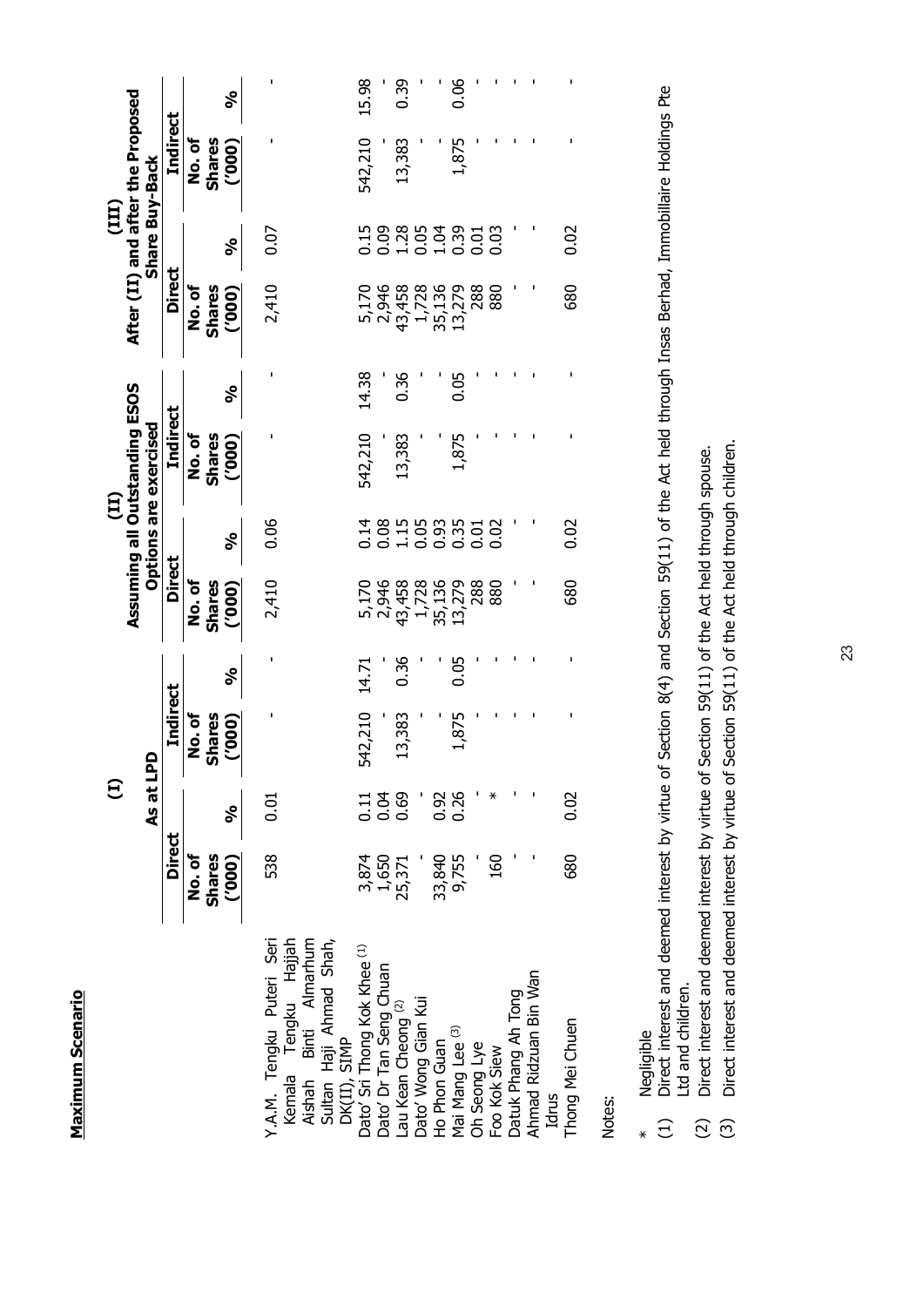# **5. PURCHASES OF SHARES AND RESALE, TRANSFER OR CANCELLATION OF TREASURY SHARES**

Inari has not made any purchase of its own Shares in the previous twelve (12) months preceding the date of this Statement. As such, the Company does not have any treasury shares and has not resold, transferred, cancelled and/or distributed any treasury shares as dividends in the same period.

# **6. APPROVALS REQUIRED**

The Proposed Renewal of Share Buy-Back Authority is subject to the approval from the shareholders of Inari at the 11th AGM.

The Proposed Renewal of Share Buy-Back Authority is not conditional upon any other proposal undertaken or to be undertaken by the Company.

# **7. DIRECTORS' AND SUBSTANTIAL SHAREHOLDERS' INTERESTS**

Save for the consequential increase in the percentage shareholdings of the Directors and the substantial shareholders of Inari as a result of the implementation of the Proposed Share Buy-Back, none of the Directors and/or substantial shareholders of the Company and persons connected to them have any interest, direct or indirect, in the Proposed Share Buy-Back and the subsequent resale of treasury shares, if any.

# **8. DIRECTORS' RECOMMENDATION**

The Board, having considered all aspects of the Proposed Renewal of Share Buy-Back Authority, is of the opinion that the Proposed Renewal of Share Buy-Back Authority is in the best interest of Inari and the shareholders of Inari. The Board recommends that the shareholders vote in favour of the ordinary resolution pertaining to the Proposed Renewal of Share Buy-Back Authority to be tabled at the 11th AGM of the Company.

# **9. FURTHER INFORMATION**

Please refer to the attached Appendix II for additional information.

Yours faithfully, For and on behalf of the Board of Directors of **INARI AMERTRON BERHAD** 

### **FOO KOK SIEW**

Chairman of the Audit Committee Independent Non-Executive Director